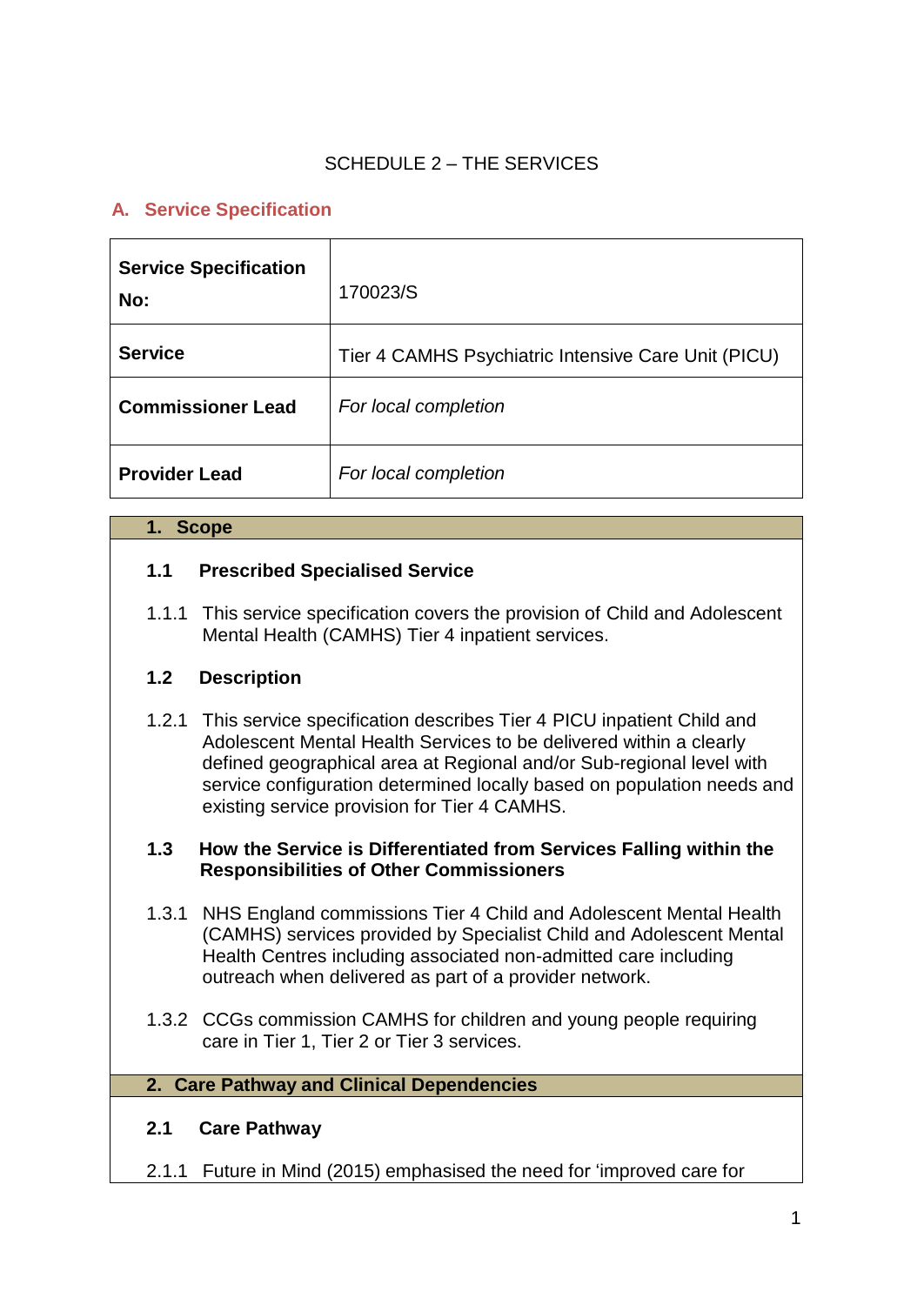children and young people in crisis so they are treated in the right place, at the right time and as close to home as possible'. This includes 'implementing clear evidence-based pathways for community-based care, including intensive home treatment where appropriate, to avoid unnecessary admissions to inpatient care 'however, there is recognition that there will always be some children and young people who require more intensive and specialised inpatient care. 'The key to commissioning the right type of care, in the right places is to adopt a whole system commissioning perspective…..this should address the role of pre-crisis, crisis and 'step-down' services alongside inpatient provision.'

- 2.1.2 Tier 4 inpatient CAMHS services in England offer care at four levels to support the effective management of differing nature of risk presented by children and young people under 18.
- 2.1.3 Medium secure, low secure and Psychiatric Intensive Care Units (PICU) services provide a range of physical, procedural and relational security measures not required in general adolescent services to ensure effective treatment and care whilst providing for the safety of young people, staff and the public.
	- **Medium secure services** accommodate young people with mental and neurodevelopmental disorders (including learning disability and autism) who present with the highest levels of risk of harm to others including those who have committed grave crimes.
	- **Low secure services** accommodate young people with mental and neurodevelopmental disorders at lower but significant levels of physical, relational and procedural security. Young people may belong to one of two groups: those with 'forensic' presentations involving significant risk of harm to others and those with 'complex non-forensic' presentations principally associated with behaviour that challenges, self-harm and vulnerability.
	- **Psychiatric Intensive Care Units (PICU)** manage short-term behavioural disturbance which cannot be contained within a Tier 4 CAMHS general adolescent service. Behaviour will include serious risk of either suicide, absconding with a significant threat to safety, aggression or vulnerability due to agitation or sexual disinhibition. Levels of physical, relational and procedural security should be similar to those in low security.
	- **General adolescent services** provide inpatient care without the need for enhanced physical or procedural security measures
- 2.1.4 This service specification relates to PICU.

### **2.2 Service requirements and Functions**

2.2.1 Adolescent PICUs accommodate up to a maximum of 10 young people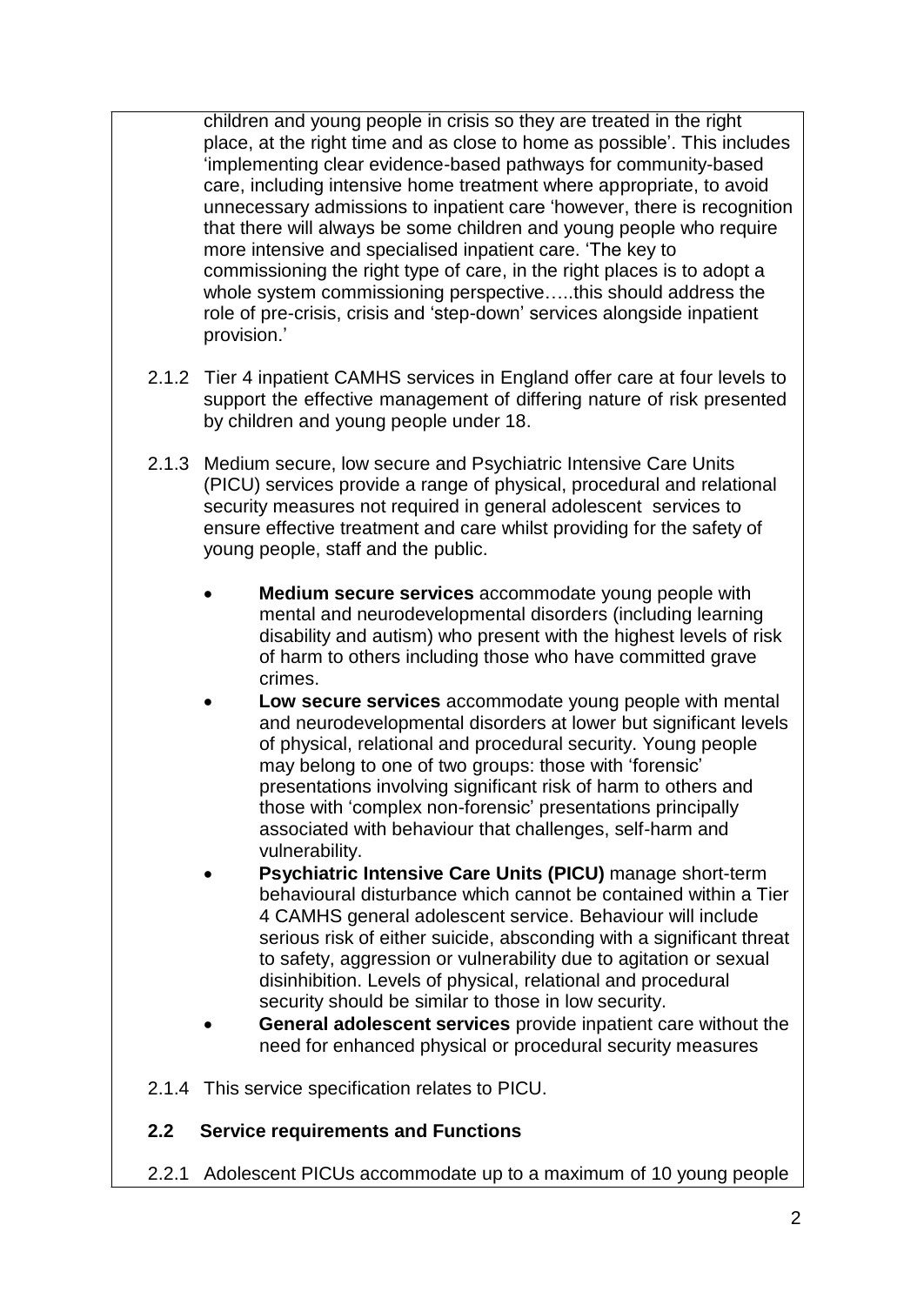at any one time in line with NAPICU standards.

- 2.2.2 Admissions should not last longer than six weeks with a maximum of eight weeks in exceptional circumstances. Any admission likely to last longer than six weeks must be subject to robust clinical review actively focused on identifying alternative options including, where appropriate, transfer to either low or medium security.
- 2.2.3 All young people admitted to psychiatric intensive care units must be subject to the Mental Health Act. The predominant need for care and treatment in PICU must be related to the assessed risk of harm to self and/ or others in the context of the young person's mental disorder.
- 2.2.4 Young people must be treated and managed within a care pathway approach where services work collaboratively to ensure that admission and transfers within general adolescent and PICU are achieved efficiently. The care pathway must be planned early in admission, with changes depending on developing needs and circumstances.
- 2.2.5 There are three recognised pathways into Tier 4 CAMHS PICU, all admissions must have had an access assessment prior to referral
	- Stepping up from a Tier 4 CAMHS general adolescent service
	- Direct admission from the community, including other institutional/ residential settings for young people (e.g. educational/ residential social care). Prior to admission an assessment must be completed by a CAMHS Consultant Psychiatrist or Specialist Trainee (ST4-6) in Child and Adolescent Psychiatry (in consultation with a CAMHS Consultant), or a senior experienced nurse or senior psychologist in consultation with a Consultant Psychiatrist. In some areas services for 16 and 17 year olds continue to be provided by adult services; in such circumstances adult psychiatrists (and their specialist trainees under supervision) would be responsible for making referrals.
	- Admission from a low secure unit
- 2.2.6 Responsibility for the care of the young person remains with the referring agency/service until the point of admission to the inpatient service.
- 2.2.7 Multi-disciplinary working and the Care Programme Approach (CPA) process must underpin service delivery; the PICU must provide:
	- Young person-centred individualised multi-disciplinary evidencebased treatment packages, based upon assessment of need and risk
	- Proactive management of aggression and violence
	- Physical and mental health care that meets the needs of and involves young people and, if appropriate, their families/carers from the beginning of the care pathway
	- Care for people with learning disability and/or autism in line with the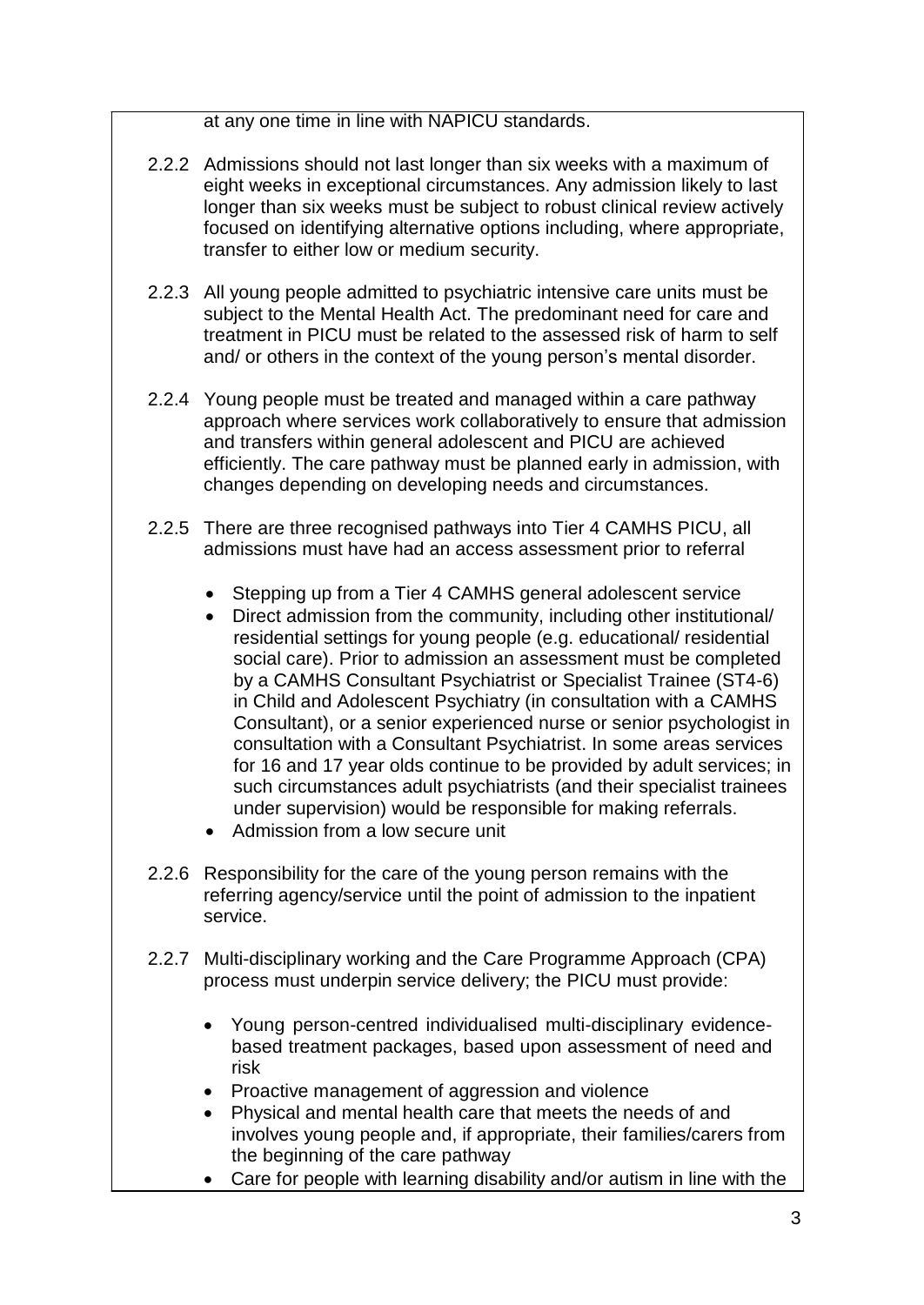expectations and principles set out in Transforming Care and proactive support, facilitation and delivery of the Care Education and Treatment Review (CETR) process

- A secure environment where young people can address their problems in safety and with dignity
- An extensive range of therapeutic, educational and recreational opportunities including activity programmes during periods when education is not provided or young people beyond school age do not wish to continue in education
- On-going assessment that supports effective, safe and timely discharge or transfer to other inpatient or community settings
- Provision of care in line with welfare principles from the Children Act 1989 and Code of Practice to the Mental Health Act 2015
- Specialist professional and clinical advice to referrers and other agencies
- Appropriate educational services from a DfE registered provider which is subject to OFSTED inspection.
- 2.2.8 The competencies that are particularly needed to meet the needs of young people with a range of complex behaviours are:
	- A comprehensive Multi-Disciplinary Team (MDT) with a "core team" of expert psychiatry, psychology (including clinical competencies), social work, occupational therapy, education and nursing professionals. Services should ensure appropriate access to other necessary disciplines (such as speech and language therapy, family therapy etc.)
	- A robust process of assessment able to formulate cognitive and behavioural paradigms and flexible enough to allow alternative formulations (psychodynamic, systemic, psychopharmacological etc.)
	- Expertise in the use of psychopharmacology in severe mental illness including local PRN and Rapid Tranquilization Policies;
	- A therapeutic regime that places primary importance on behavioural approaches, de-escalation and the psychopharmacological treatment of mental illness and agitated behaviour in the context of psychiatric disorder. The therapeutic regime must also be able to deliver effectively a variety of other psychological interventions at an individual and group level and in particular deliver cognitive/behavioural interventions, interventions addressing interpersonal difficulties, family relationships, problem-solving and affect regulation
	- Occupational therapy interventions integrated into the care approach.
- 2.2.9 The suitability of these interventions depends on the likely length of stay. The aim is to discharge young people from PICU when it is safe to do so, which means that lengthier therapeutic interventions will not generally be appropriate, although they should still be available for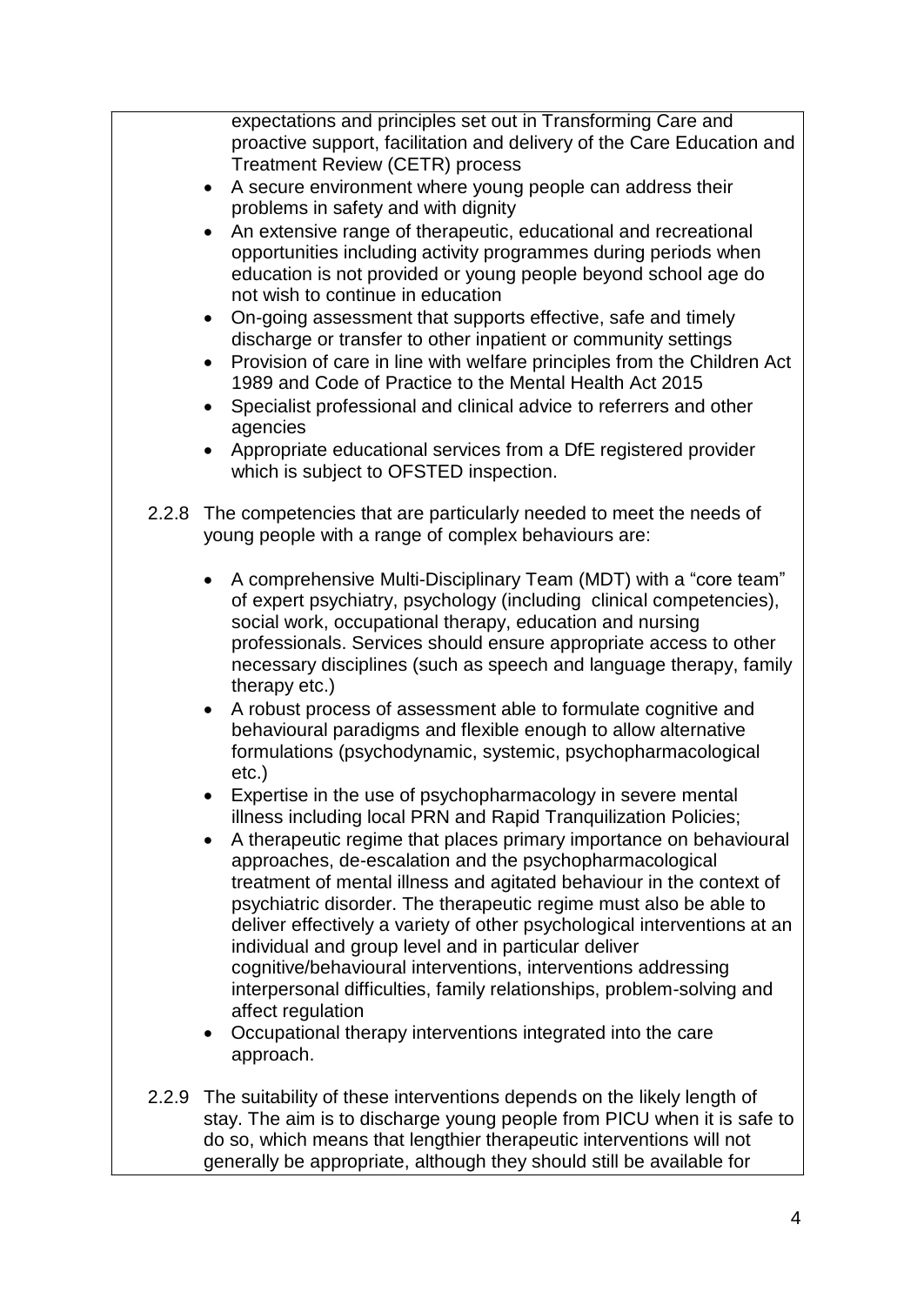example as brief interventions.

- 2.2.10 The therapeutic milieu must have the capacity and resilience to effectively deliver interventions in the face of acutely challenging behaviour. It must also be capable of demonstrating a robust safeguarding approach that is able to balance therapy delivery and safety of staff and patients.
- 2.2.11 The service must provide an environment and culture which meets best practice for safety, welfare and security and demonstrates a robust approach to risk assessment and management. Quality improvement methods such as the NHS Institute for Innovation & Improvement Plan, Do Study Act (PDSA) cycles should be used with the objective of reducing violence and use of non-consensual measures such as physical intervention and rapid tranquilisation.
- 2.2.12 The service is required to complete regular audits throughout an annual cycle demonstrating the degree to which safety, welfare and security within the unit is maintained and reviewed. The audit annual will report to NHS England.
- 2.2.13 Equally, the individual services are expected to review all serious incidents (SI) and carry out root cause analysis of serious incidents and near misses so that learning can be disseminated though internal security review meetings. (Serious incidents are defined in scheduled 6 of the contract).
- 2.2.14 Robust governance arrangements must be in place with regard to communication and information governance and all communication should aim to allow the young person access to information about their care in a way that is meaningful for them and enables the provision of feedback about their care.
- 2.2.15 Information must be given to the young person about the unit they are referred to prior to admission and all information and feedback from service users and their parents or carers should contribute towards future service development.
- 2.2.16 Services are expected to ensure that robust systems are put in place to gather patient, family and stakeholder organisation feedback. A variety of means should be used to gather information including but not limited to
	- social groups in wards such as community meetings
	- therapeutic intervention programmes;
	- discharge questionnaires;
	- patients self-reports on care and treatment;
	- advocacy support groups;
	- discussion with families
	- consultation with referrers, commissioners and other stakeholders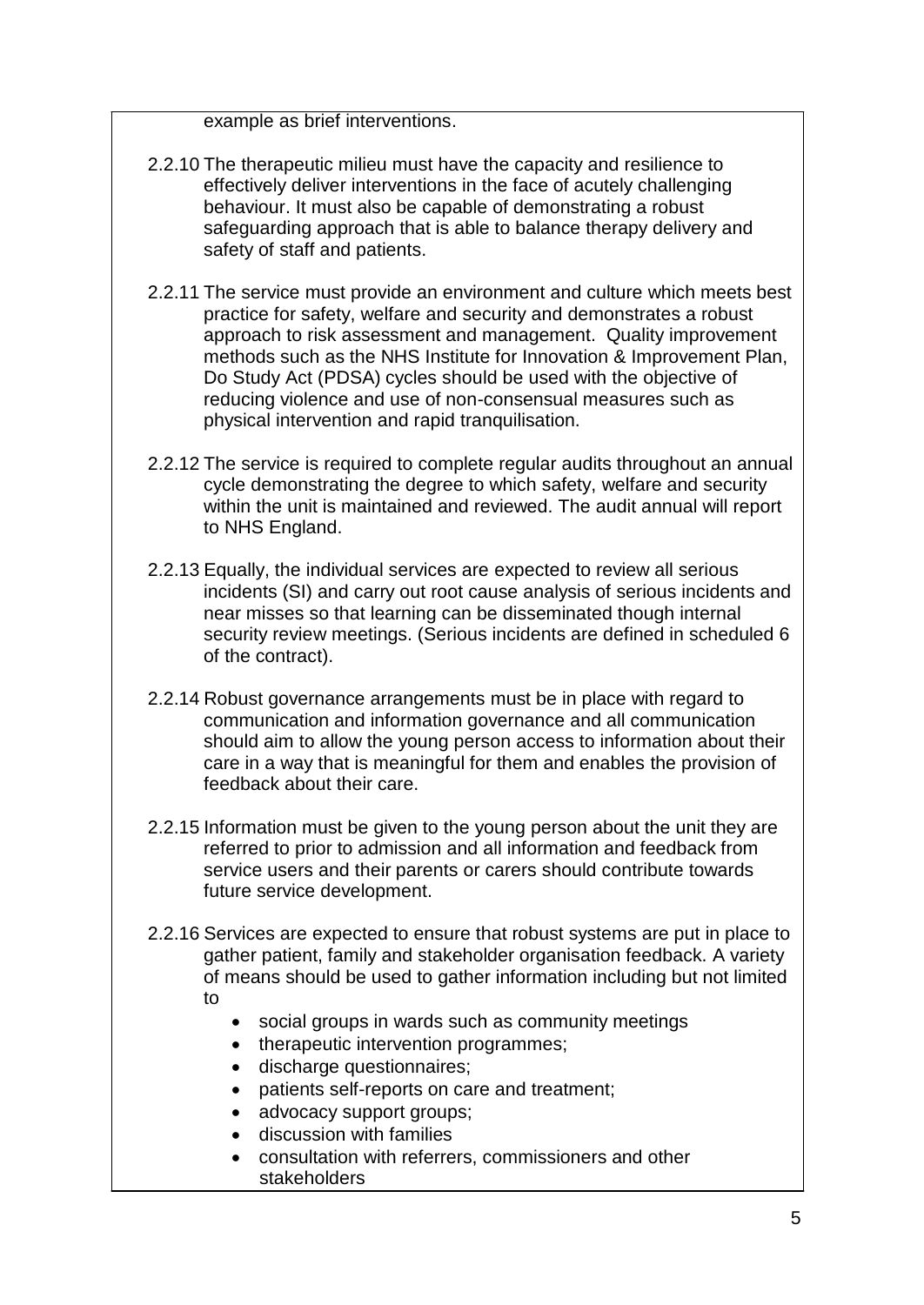- 2.2.17 Age-appropriate independent advocacy (including independent mental health advocacy) services must be provided. Advocacy services are required to complete regular activity reports on service provision through service review meetings highlighting young people's feedback and any areas requiring action.
- 2.2.18 The delivery of services in adolescent PICUs must also include access to child welfare and educational services. The provision of clinical services must be made by a wide variety of professionals with a background in child and adolescent mental health and experience of working with the serious psychiatric disturbance that would necessitate intensive care.
- 2.2.19 Each unit must have an identified safeguarding lead within the service who will be a senior point of contact in relation to any safeguarding concerns and who can liaise beyond the unit as necessary with regard to such matters.
- 2.2.20 Where a young person is referred from a general adolescent Tier 4 inpatient service, the unit must remain involved in review meetings and be committed to receiving the young person back into their care when the risk is manageable. In other circumstances the referring clinician/service must continue to be involved until the young person leaves the unit and it is the unit's responsibility to identify the relevant service for the young person's future care.
- 2.2.21 The involvement throughout the admission and transfer by local/catchment area services is essential and must be maintained through effective communication and involvement in clinical reviews. Particular attention (above and beyond the requirements of inclusion of the nearest relative for the purposes of the Mental Health Act) should be given by the PICU team to the involvement of parents (when appropriate) and social workers responsible for young people who are 'looked after', especially when they have parental responsibility under S31 of the Children Act.
- 2.2.22 Important local/catchment area services include: health and social care professionals, youth offending teams, educational services, NHS England commissioning case managers (both from host Local Area Team for the PICU and from the NHS England team in the young person's home area) and representatives of the home CCG.

#### **2.3 Referrals**

- 2.3.1 The decision to admit to PICU must be based on a detailed risk assessment, consideration of how risks will be safely managed and identify the measures required to resolve risk in the short term.
- 2.3.2 Referrals must be made using the National Referral and Access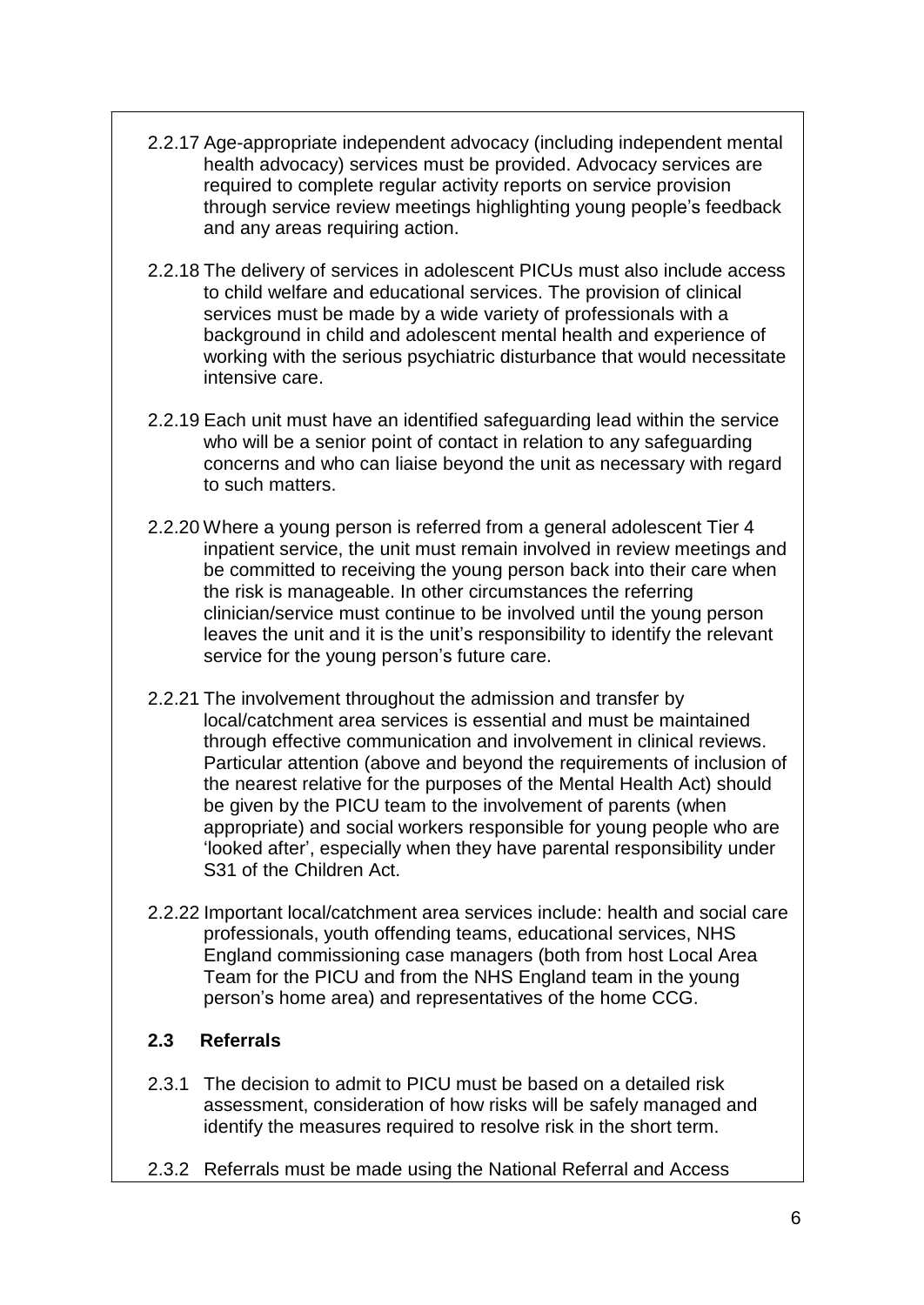process (Forms 1 and 2).

- 2.3.3 The processing of referrals must not be delayed because of issues relating to establishing commissioning responsibility or ordinary residence status.
- 2.3.4 To prevent avoidable admissions the assessment must demonstrate that the identified risk(s) cannot be effectively managed in a general T4 CAMHS inpatient setting and will not require longer-term management in low or medium secure settings.

### **2.4 Acceptance Criteria**

- 2.4.1 All three of the following must apply:
	- The young person is under 18 years of age at the time of referral
	- The young person will be subject to detention Part II of the Mental Health Act (1983). A PICU setting is not appropriate for young people subject to hospital admission under Part III of the Mental Health Act including for assessment under s35 and s36. Young people may be accepted with pending criminal charges if subject to detention under Part II of the Mental Health Act
	- The young person suffers from acute behavioural disturbance that cannot be safely managed in a general in-patient or community setting due to the nature and degree of risk of harm to others or themselves and requires intensive specialist risk management procedures and specialist treatment intervention.

#### **2.5 Exclusion Criteria**

- Young people who present with longer term behavioural disturbance, either forensic or non-forensic, and require care in a low secure or residential setting
- Young people who present a grave danger to the general public (which may include some high risk young people who may have no offending history, as well as those who have been charged with or convicted of specified violent or sexual offences under Schedule 15 of the Criminal Justice Act 2003). These young people are more suitable for National Forensic Mental health Service for Young People (NFMHSfYP) and the gate keeping assessment in the first instance should be undertaken by the NFMHSfYP
- Fire Setting not in the context of an acute mental illness.

#### **2.6 Referral sources**

- 2.6.1 Referrals are accepted from the following sources:
	- Community CAMHS and Youth Justice diversion schemes following assessment by Tier 3 CAMHS Consultant (or ST4-6 if waiting for a consultant assessment would result in a significant delay).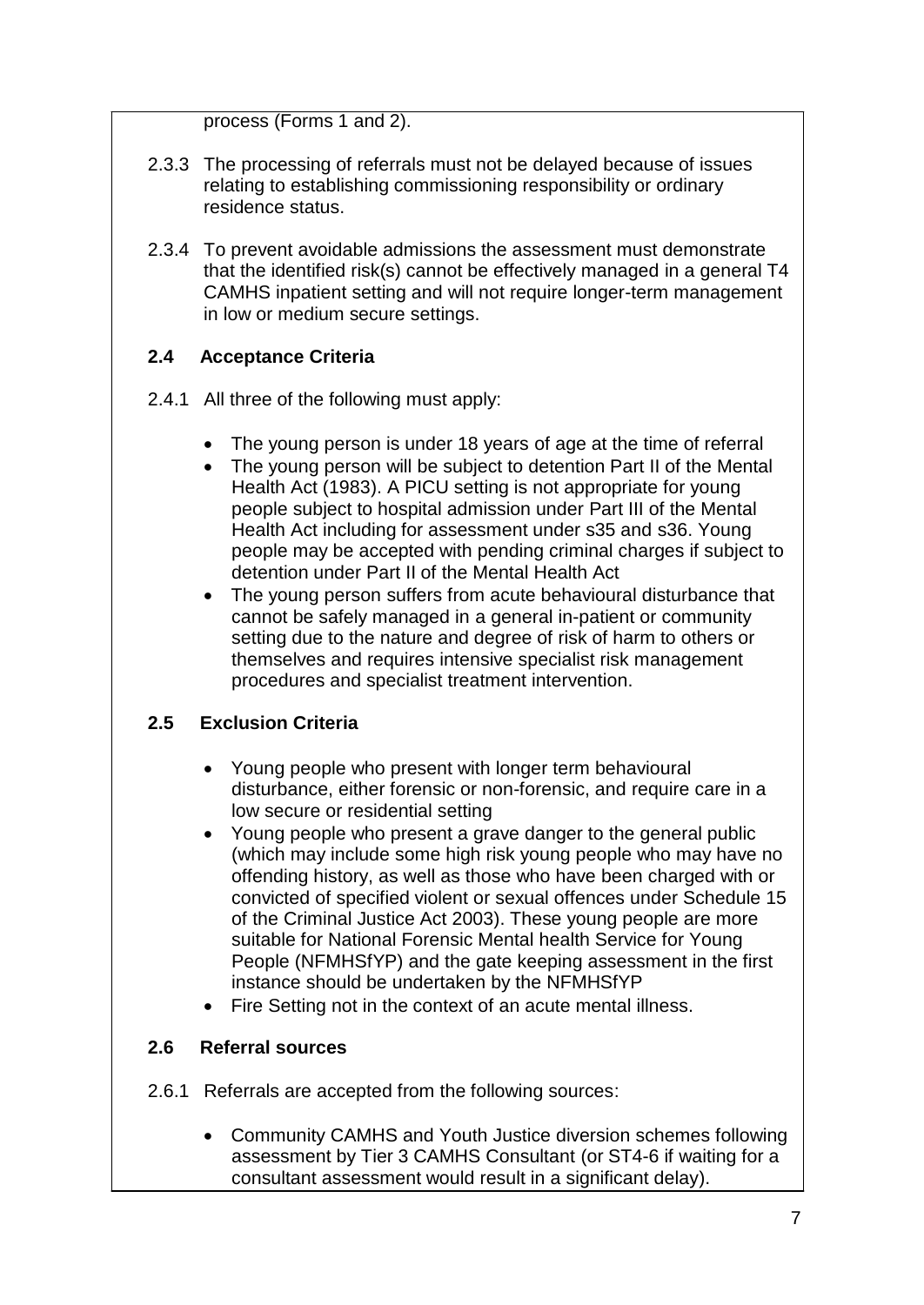Community CAMHS includes adolescent outreach services, early intervention in psychosis services, community adolescent forensic service or an adult mental health service if they provide care for 16- 18 year olds

- Specialist residential settings including Secure Children's Homes where the referral has been made by a CAMHS Consultant or ST4- 6 and only for children on welfare legislation under the Children Act 1989, and who may be liable for detention under the Mental Health Act 1983
- Tier 4 general adolescent and low secure inpatient services
- 2.6.2 Referrals must be considered by the PICU team in consultation with the referrer. The PICU response must be given within 24 hours of referral (including referrals made out of hours and/or on bank holidays) and in line with local provider pathway arrangements.
- 2.6.3 All referrals must be supported by the commissioning team Case Manager covering the region from which the young person originates. Notification to the of the decision to admit must be made no later than the next working day
- 2.6.4 Responsibility for the care of the young person remains with the referring agency/service until the point of admission to the PICU service.

#### **2.7 Referral, initial assessment and decision**

- 2.7.1 The service will frequently take emergency admissions however the appropriateness and suitability of each referral still requires consideration by the PICU and the referrer.
- 2.7.2 The decision to admit a young person should be made on the basis of clinical need and the availability of a bed on the PICU
	- **Emergency Referrals** must be reviewed and responded to by a senior clinician within 2 hours. Emergency assessment must be offered within 12 hours followed by admission within a maximum 24 hours of the decision to accept
	- **Urgent referrals** must be reviewed and responded to within 12 hours and assessment offered within 24 hours followed by admission within a maximum of 48 hours of the decision to admit.
- 2.7.3 There may be occasions when the PICU's clinical lead and team may reject a referral on the basis that it is not appropriate for that specific PICU, because for example the patient mix at the time makes admission unsuitable due to vulnerability or an over-stimulated environment. The referral may also be rejected as individual treatment needs are long term and may be more suited to low or medium secure services.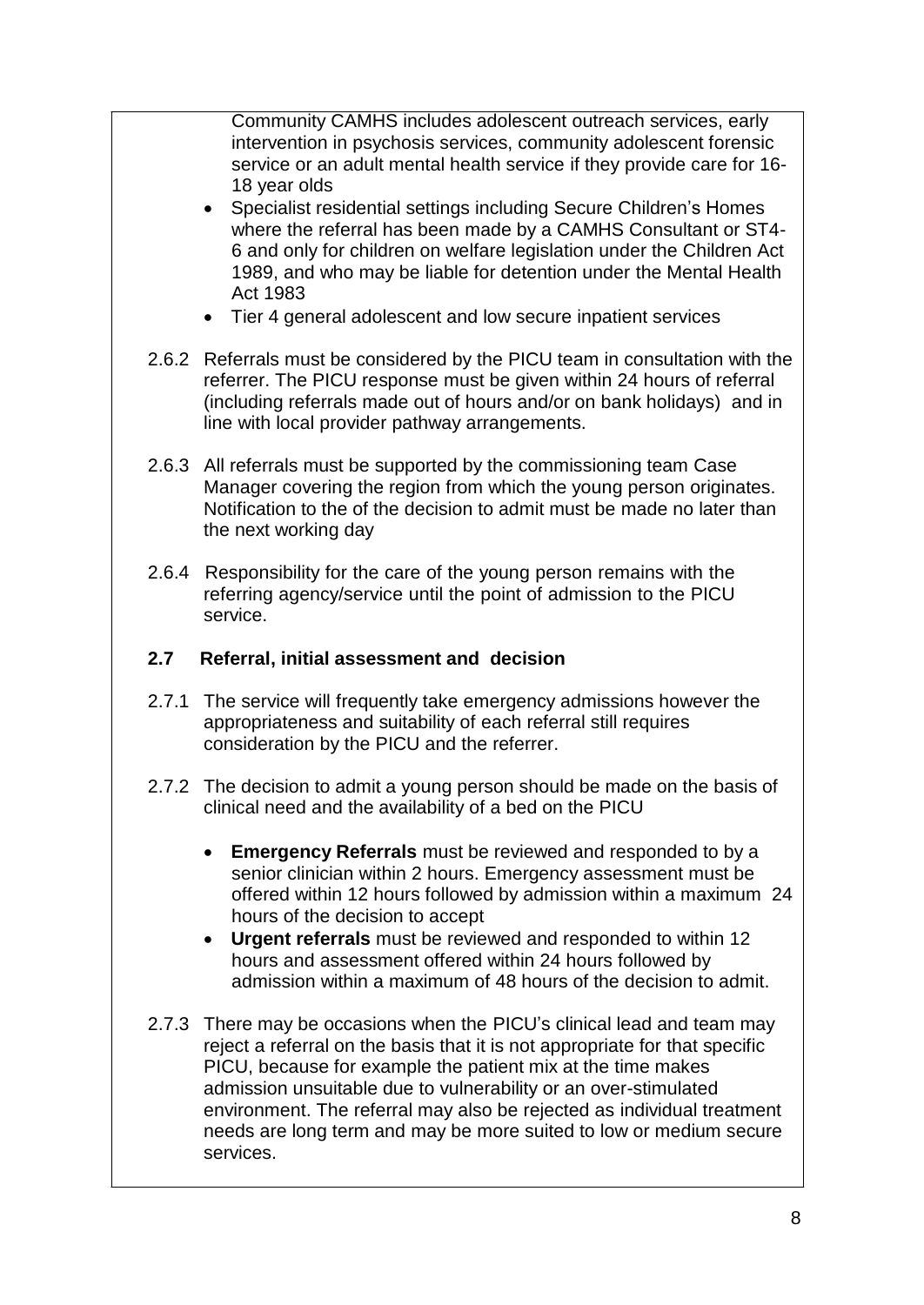- 2.7.4 Following admission, the initial assessment must be carried out by members of the multidisciplinary team (to include a consultant psychiatrist) from the intensive care unit. Following the assessment, the service must give an opinion as to whether the young person requires an ongoing PICU admission.
- 2.7.5 If it is found that the young person does not require ongoing intensive psychiatric care, then advice on alternative provision must be provided to the referring service where appropriate. In those cases when a young person's care is transferred from PICU to a different hospital site, the PICU must provide a comprehensive assessment report.

### **2.8 Pre-admission**

- 2.8.1 The referring team must ensure that the staff at PICU receive all relevant documents and information about the case and include:
	- (i) The initial assessment and referral (including the referring team's opinion on the reasons for seeking admission to PICU which will be completed by Tier 3 CAMHS Consultant Child and Adolescent Psychiatrist or Child and Adolescent Psychiatry Specialty Trainee ST4-6, or senior nurse or senior psychologist in consultation with the Consultant Psychiatrist
	- (ii) A comprehensive risk assessment
	- (iii) Any further relevant information for example from the Youth Offending Team, Police or Social Care if available
	- (iv)The individuals who hold parental responsibility should be established prior to admission and clarity obtained as to who is the nearest relative for the purpose of Mental Health Act
	- (v) Where possible a discharge plan should be agreed before admission.

### **2.9 Admission**

- 2.9.1 Admission to adolescent PICU must be facilitated in a timely way consistent with the urgency of referral, and it is recognised that admissions will frequently be urgent.
- 2.9.2 On admission, services must provide young people with information about the available treatments and facilities, and ensure that they are informed of their rights under s132 of the Mental Health Act. Written information about rights under the MHA must be sent to the nearest relative unless the patient objects.
- 2.9.3 An admission planning meeting must be convened within five working days to plan care pathway in PICU and to consider length of stay and timeline for discharge (if this hasn't been agreed prior to admission).
- 2.9.4 Services must comply with the requirements under s19 of the MHA where this applies.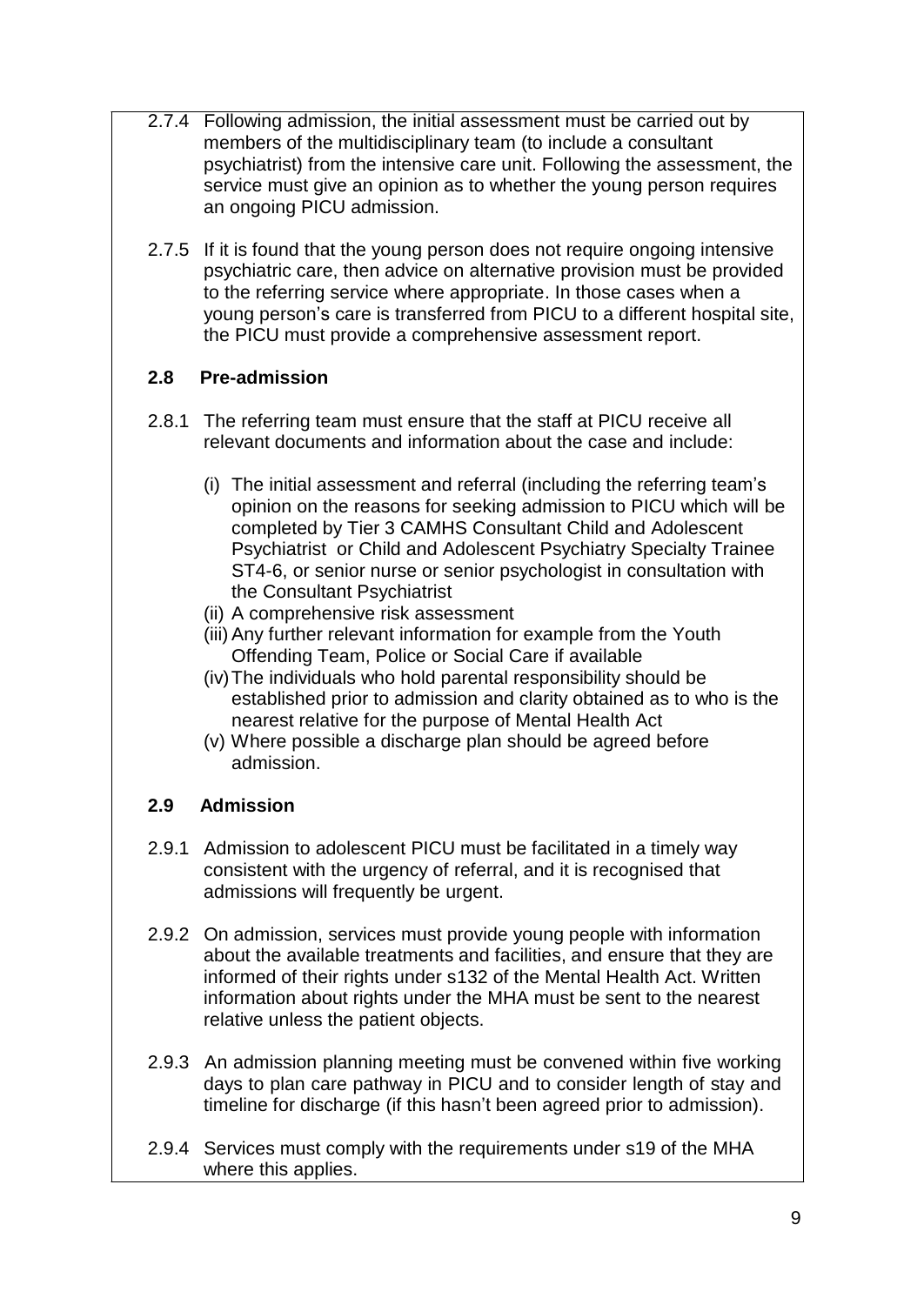2.9.5 Prior to or very early on in the admission of a young person to an adolescent PICU, a named community care coordinator and community consultant child and adolescent psychiatrist in Tier 3 CAMHS must be identified and in place.

### **2.10 Treatment programmes**

- 2.10.1 Treatment programmes are delivered across 3 domains in structured days:
	- (i) **Leisure:** developmentally appropriate and specifically care planned activities provided on and off the ward such as, art, drama, dance, music, gym, sports and group games
	- (ii) **Education:** All young people are expected to participate in educational studies to improve their educational attainment. It is expected that when a child or young person has an Education Health and Care Plan (EHCP), or statement of special educational need (where this has not yet been converted) or is receiving SEN support, the provider will ensure that the child or young person continues to access the education and support specified within their plan. This may sometimes require a review or revision of the plan
	- (iii) **Therapeutic Interventions:**
		- formal assessment and monitoring of mental state
		- assessment of clinical risks and development of clinical multidisciplinary formulation and management plans
		- management of physical health care
		- prescribing and monitoring of drugs and their side effects in line with NICE guidance
		- Clear guidelines and policies on the use of PRN and Rapid Tranquilizations, which are reviewed regularly by the clinical team and service Pharmacist
		- A broad range of psychological interventions (delivered at an individual, group or systems level) with a view to enhancing social, emotional and behavioural self-monitoring, and selfregulation. These must be in sequence according to need and readiness and delivered within a developmentally sensitive framework in accordance with best available evidence and/or NICE guidelines and may include:
			- o Cognitive Behaviour Therapy,
			- o Dialectical Behavioural Therapy
			- o Family therapy
			- o Health promotion (physical and mental health and relapse prevention other therapeutic interventions that may include music therapy and art therapy
		- Occupational Therapy
		- Health Promotion (physical and mental health) and relapse prevention
		- Other therapeutic intervention that may include music therapy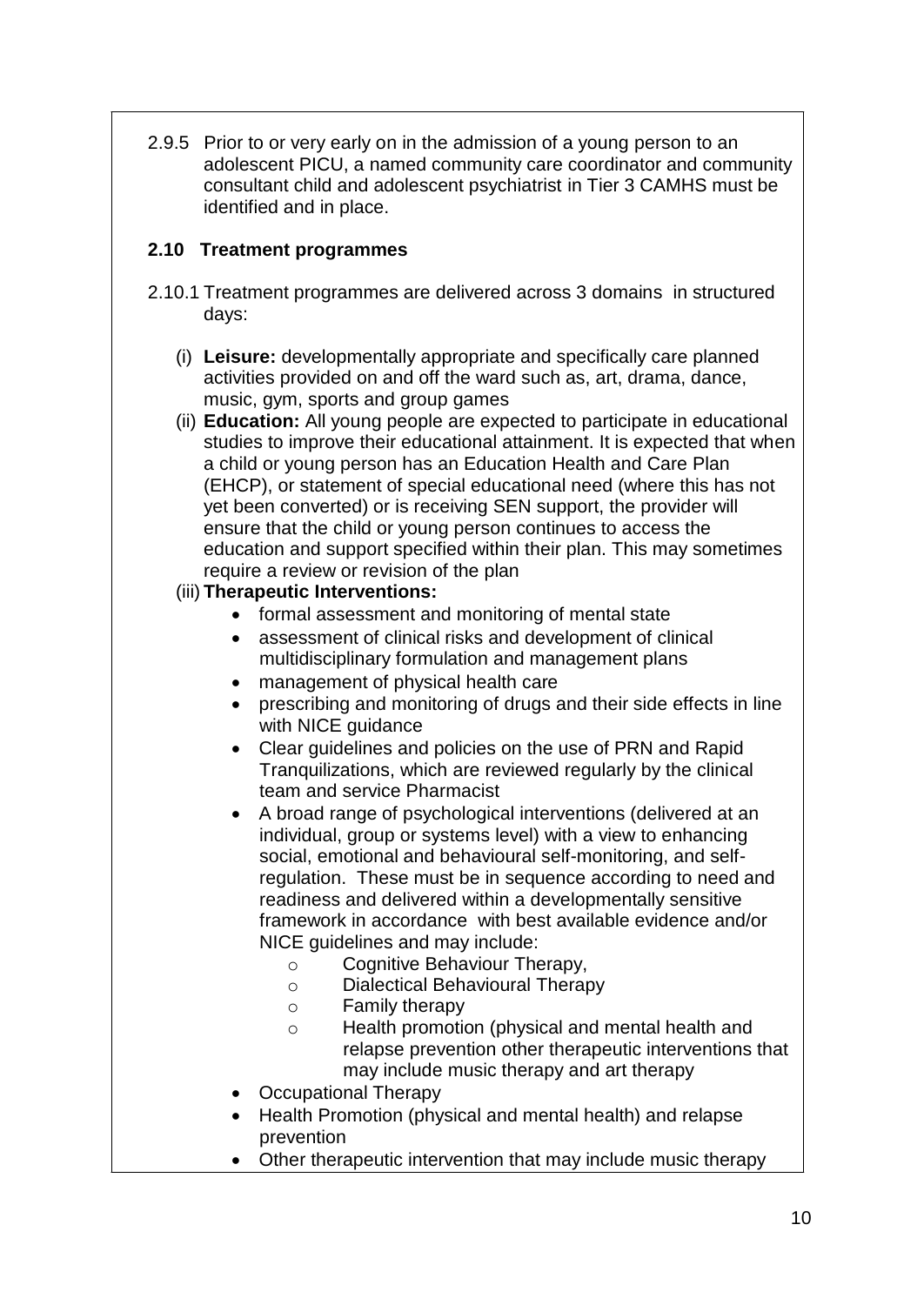and art therapy

Graded programme of s17 leave (where appropriate).

### **2.11 Care Planning**

- 2.11.1 The Care Plan Approach must follow a recovery and outcome process, be embedded in the Care Programme Approach (CPA) and form the cornerstone of delivery of an effective care pathway through intensive care.
	- An initial care planning meeting must be convened within five working days
	- Further CPA review meetings must take place at least every three weeks
	- CPA review meeting attendance should be encouraged by use of teleconferencing and videoconferencing. Given the short timescales of PICU care pathways, the involvement and responsibility of multiagency colleagues outside the unit is crucial and must be ensured
	- For young people in the care of local authorities, Looked After Children (LAC) reviews must be facilitated and should be undertaken jointly with CPA reviews where possible.
	- For young people with learning disability and /or autistic spectrum conditions the unit must facilitate Care, Education and Treatment Reviews (CETRs) and ensure that recommendations are acted on.
- 2.11.2 The treatment/care plan must incorporate routine outcomes monitoring such as those set out by QNIC to monitor progress and treatment on a week to week basis.
- 2.11.3 The care plan must reflect the young person's needs in the following domains
	- Mental health
	- Developmental needs
	- Physical Health
	- Risk
	- Family support / functioning
	- Social functioning
	- Spiritual and cultural
	- Education, training and meaningful activity
	- Where relevant includes a Carer's Assessment
	- Where relevant includes accommodation / financial needs
	- Where relevant addresses substance/ alcohol misuse
	- Where relevant addresses offending behaviour.

2.11.4 Considerations in intensive care pathway planning must always balance the relevant needs in an individual young person, including: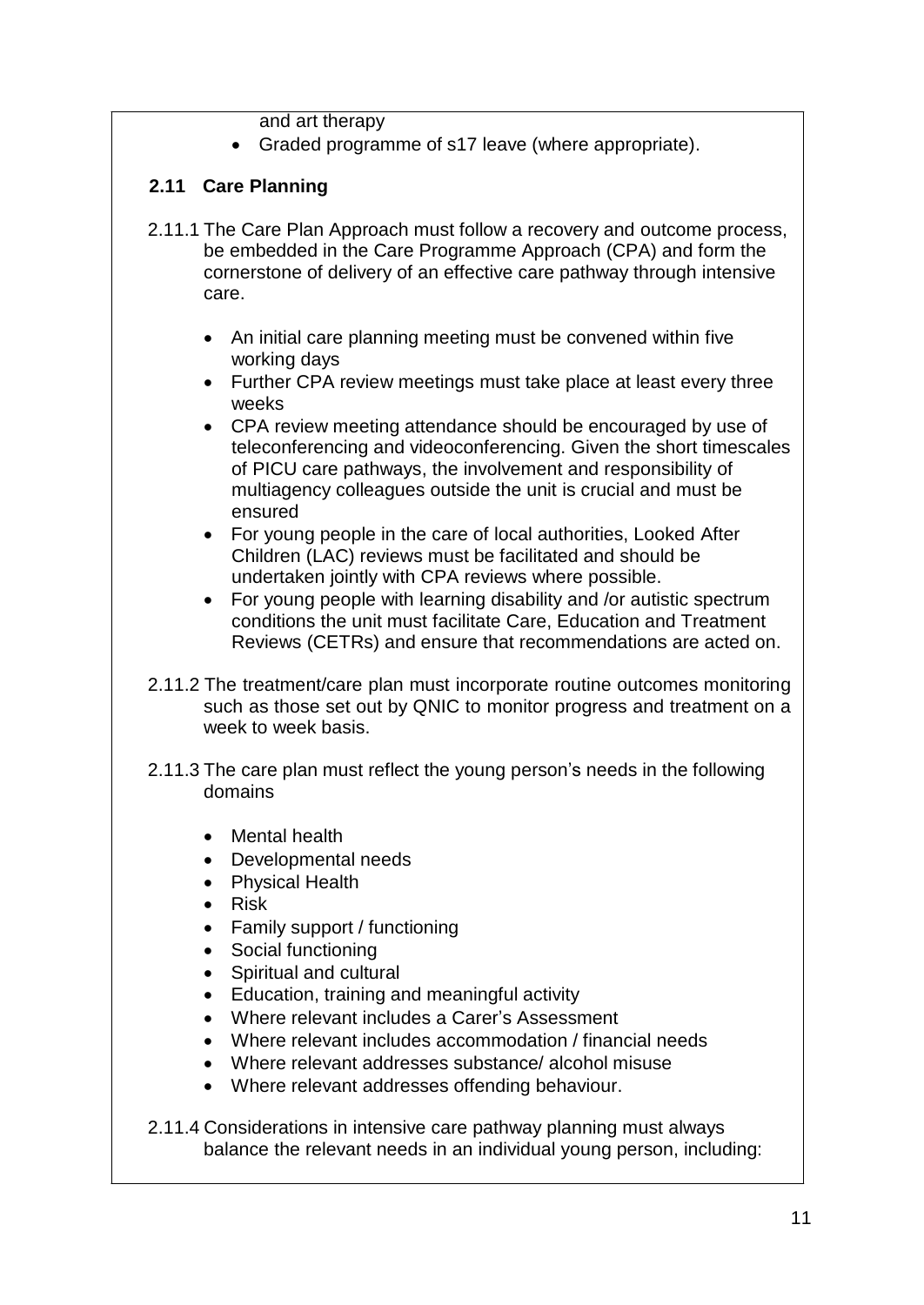- the immediate risk posed by the young person to themselves and/ or others
- specialist treatment needs which cannot be met in lower intensity settings
- the principle of least restrictive care
- the young person's vulnerabilities, including potential destabilisation by multiple transitions
- placement stability and continuity of care.

### **2.12 Enhanced observations**

- 2.12.1 Enhanced observations provide a level of supervision above routine observations. The frequency is determined by the needs of the young person, for example regular 5-minute checks or continuous supervision.
- 2.12.2 Enhanced Observations will in normal circumstances be considered to be part of the contracted level of general care.
- 2.12.3 All Tier 4 CAMHS PICU must:
	- Develop and implement a policy for enhanced observations in the day/in-patient element
	- Deliver enhanced observations in line with good clinical practice (for example but not limited to - when a young person exhibits overt physically aggressive behaviour towards others, or is an active risk to themselves).
	- Review enhanced observations at least twice daily and reduced to the minimum at the earliest opportunity
	- Undertake enhanced observations using staff members who are familiar with the care needs of the young person.

### **2.13 Seclusion facilities**

- 2.13.1 PICU must have appropriate facilities for the management of young people who require periods of care in seclusion/away from the main patient group in order to appropriately manage the level of risk they pose to others.
- 2.13.2 All physical seclusion facilities and patient management practices must comply with QNIC, CQC and Mental Health Act Code of Practice standards and requirements unless there is a cogent reason for not doing so, this decision and rationale must be clearly documented and reviewed regularly over the period it applies.

### **2.14 Physical Healthcare**

2.14.1 PICU services must ensure that young people have access to routine and regular physical health needs assessment and treatments for emerging and ongoing physical health issues in a timely and effective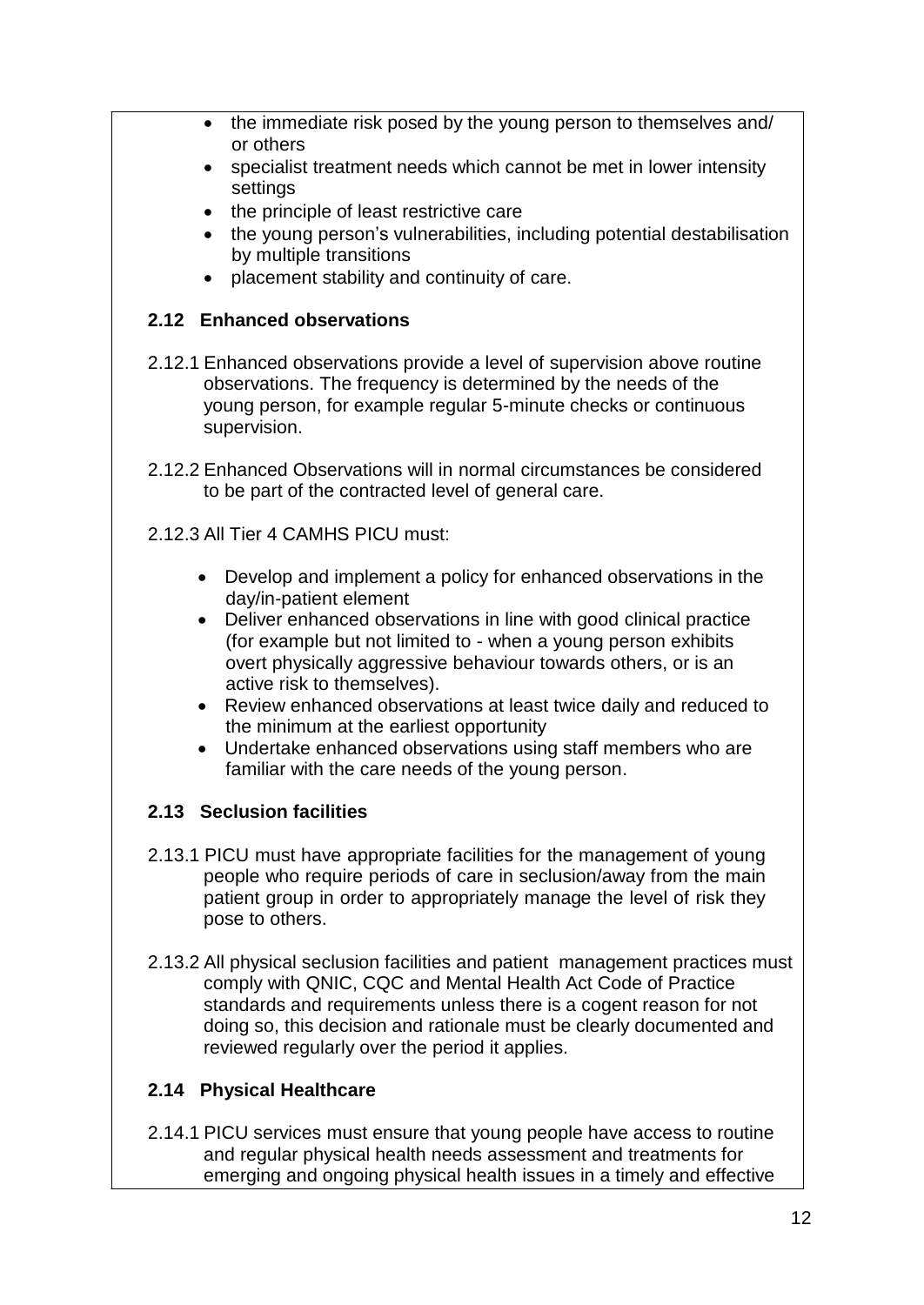manner.

2.14.2 Routine physical healthcare should be provided by junior medical staff under supervision and there must be access when necessary to paediatric and more specialist medical provision as required.

### **2.15 Education**

- 2.15.1 All day/in-patient services must ensure that educational sessions can be provided during the normal academic term. The education provided should be an integral part of the service provision. Whilst educational and recreational facilities should be available to young people in intensive care settings, these should be set up to reflect the shorter period of stay in these services
- 2.15.2 The local authority is under a legal duty to make sure that, if a young person of compulsory school age is unable to attend their primary, secondary or special school because of illness, they continue to get a full-time education unless part-time is better for their health needs.
- 2.15.3 Local authorities are funded to discharge this duty through the dedicated schools grant from the Department for Education. In some cases (e.g. academies) the funding is recouped from local authorities' grant allocations and paid directly by the Education and Skills Funding Agency to the provider. The cost of education provision will not be included in the cost charged to the NHS.
- 2.15.4 Consequently, the quality and standard of education provided although integrated within the CAMHS provision, is subject to the local authority commissioning arrangements rather than subject to the NHS England's contract with the CAMHS service provider. It is for the relevant local authority to decide what education is delivered, how it is delivered, under a funding agreement or arrangement that depends on the type of education provider.
- 2.15.5 In all cases the education provided should be in accordance with what is commissioned and funded by the local authority. The type of education provider determines which local authority or authorities are responsible for commissioning and funding the education provision, as follows:
	- If a maintained school provides the education, the local authority that maintains the school commissions and funds the education.
	- If an academy provides the education, the local authority that previously maintained the school, in whose area the academy is located, commissions and funds the education.
	- If a local authority provides the education directly, or enters into a funding agreement with an independent provider to deliver the education, that local authority commissions and funds the education.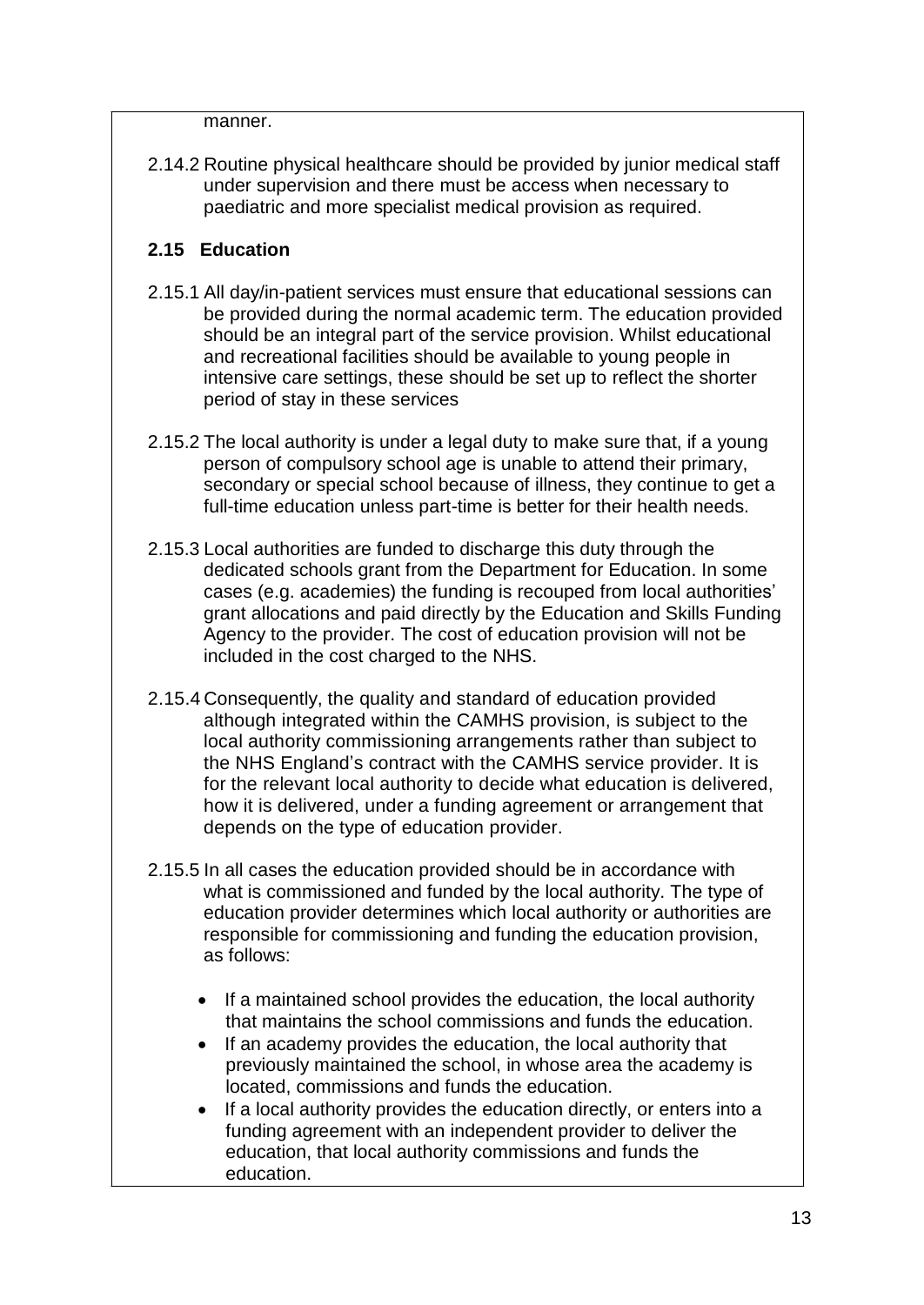- o If an independent provider delivers the education commissioned by a local authority on the basis of an agreement in respect of each individual young person, the relevant local authority should be informed of their admission either prior to a planned admission or at the latest within 5 working days after the admission. This will enable the local authority to decide how to commission and fund the young person's education, enter into a funding agreement with the independent provider or make alternative arrangements for the young person's education.
- o Independent providers, delivering full time education for five or more pupils of compulsory school age, or one or more such pupils with an education, health and care (EHC) plan or statement of special educational needs, or who are "looked after" by the local authority, must ensure that any provision is registered with the Department for Education as an independent school, and meets the independent school standards.
- 2.15.6 The standards which the education arranged by the local authority must meet are set out in statutory guidance for local authorities on alternative provision.
- 2.15.7 In all cases it must be suitable to the young person's age, ability and aptitude and any special educational needs they have, and must include appropriate and challenging teaching in English, maths and science (including IT) on a par with mainstream schools.
- 2.15.8 The education must be full-time or as close to full-time as in the young person's best interests taking account of their health needs. The full guidance can be found here: <https://www.gov.uk/government/publications/alternative-provision> and [https://www.gov.uk/government/publications/education-for-children](https://www.gov.uk/government/publications/education-for-children-with-health-needs-who-cannot-attend-school)[with-health-needs-who-cannot-attend-school](https://www.gov.uk/government/publications/education-for-children-with-health-needs-who-cannot-attend-school)
- 2.15.9 Where a young person has an EHC plan or statement of special educational needs, the education provider should contact the local authority responsible for drawing up the plan or statement to establish both the provision required whilst the young person is in the Tier 4 CAMHS and any additional funding available.
- 2.15.10 The education provider must liaise with the virtual school head in the case of all children and young people who are "looked after" by a local authority.
- 2.15.11 The type of education provider determines how inspections are carried out e.g. by OFSTED, how the results of inspections are reported and how they are followed up to ensure an appropriate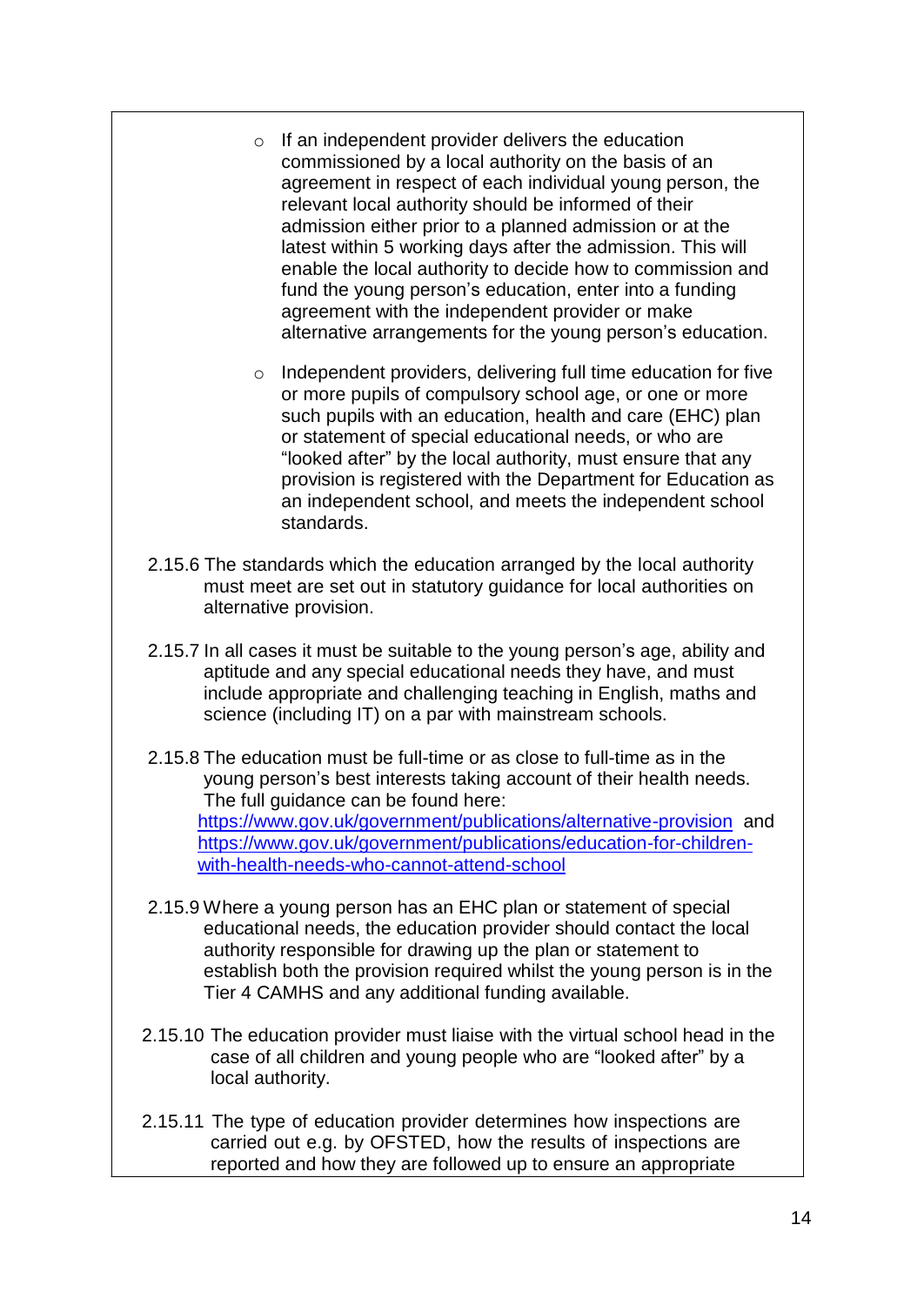standard of education.

- 2.15.12 The education provider should establish relationships with relevant schools, colleges and other education providers to support the young person's transition into Tier 4 CAMHS, their education whilst they are a patient and their aftercare and transition back to their usual place of education.
- 2.15.13 Expectations for Health Providers and Commissioners
	- I. The health provider and commissioner must jointly liaise with the LA(s) responsible for commissioning education service regarding the needs of the young people in the inpatient service.
	- II. The provider should expect the education provision to be operated in accordance with the appropriate regulatory framework, which normally includes inspection by OFSTED (see above).

# **2.16 Discharge**

- 2.16.1 All young people must be supported to take an active role in their discharge planning and would normally be discharged into the following settings:
	- Tier 4 CAMHS inpatient care or Day Service
	- Open residential settings, including family home and residential care
	- Secure forensic mental health services for young people.
	- Secure non-NHS provision.
- 2.16.2 Services must actively involve the catchment area services from the patient's home area. If the patient is detained under the MHA the service must ensure that the organisations responsible for aftercare under s117 are involved in discharge planning and decision-making.

#### **2.17 Discharge to Tier 4 CAMHS general adolescent units in-patient units, other residential care, and community settings**

- 2.17.1 The discharge of a young person from intensive in-patient care must be dictated by the nature of their presentation and needs. However, the aim should be to keep length of stay as short as possible, in line with the principle of least restrictiveness.
- 2.17.2 Admissions should not last longer than six weeks. Any admission that is likely to last longer than six weeks must be subject to robust clinical review which focuses actively on alternatives to continuing PICU provision including, where appropriate, transfer to either low or medium security or alternative secure provision including secure children's homes.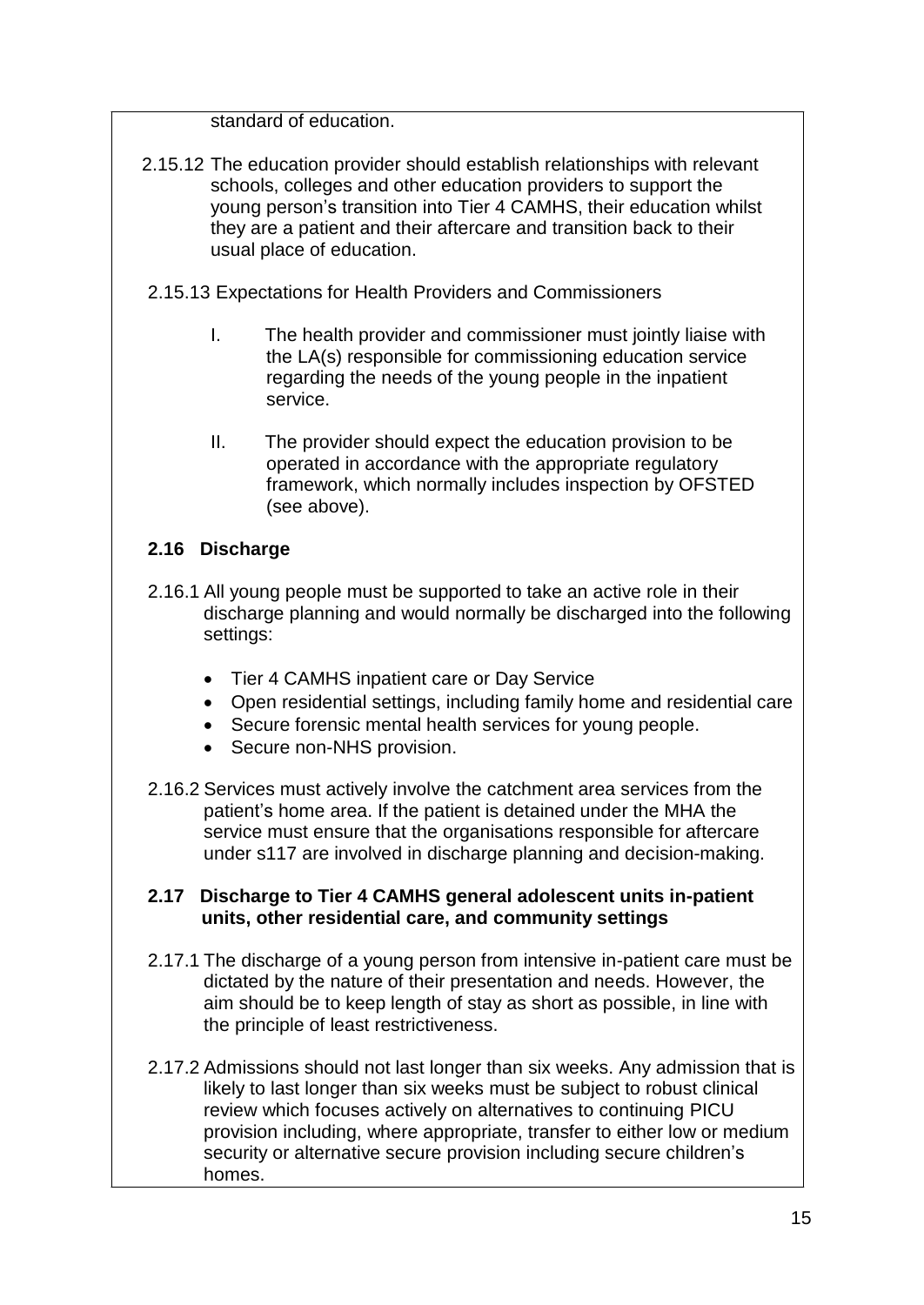- 2.17.3 Any risk of delayed discharges must also be clearly communicated to responsible commissioners who should become actively involved in facilitation of discharge. NHS England Mental Health Case Managers will work for commissioners to monitor lengths of stay.
- 2.17.4 A number of different mental health problems may lead young people to require intensive psychiatric care, including psychosis, bipolar disorder, self-harm, neurodevelopmental disorders and learning disabilities. Typically a young person in PICU will be transferred in the first instance to an open adolescent ward although occasionally to either residential care, a low secure setting or directly to the community with either Tier 3 or alternative specialist CAMHS care.
- 2.17.5 Discharges to the community must comply with s117 of the MHA and transfers to alternative inpatient settings must comply with s19 of the MHA.

### **2.18 Delayed Discharge**

2.18.1 If a patient is delayed from being discharged from the service other than for clinical reasons, the Provider must inform the relevant commissioning body and the referrer as soon as possible to identify how the delay can be overcome. This must involve liaison with other agencies and should also trigger NHS England escalation procedures.

### **2.19 Family/carer involvement**

- 2.19.1 Family/carer involvement should include, if appropriate:
	- rights to visits and phone calls with family/carers
	- involvement with family/carers in providing a history
	- involvement of family/carers in appropriate treatment and planning for discharge.

### **2.20 Safeguarding**

- 2.20.1 Young people in Tier 4 CAMHS, especially those with a learning disability are often vulnerable, with high levels of dependence, but low levels of trust. This is also particularly true of some Looked After Children (LAC). In addition to the statutory responsibilities of professionals, sensitivity to these young people's potential vulnerabilities is needed.
- 2.20.2 The service must take all appropriate measures in relation to the safeguarding of young people under their care; in particular ensuring that:
	- There is a child protection policy in place that reflects the guidance and recommendations of a 'Competent Authority' and that policy is implemented by all staff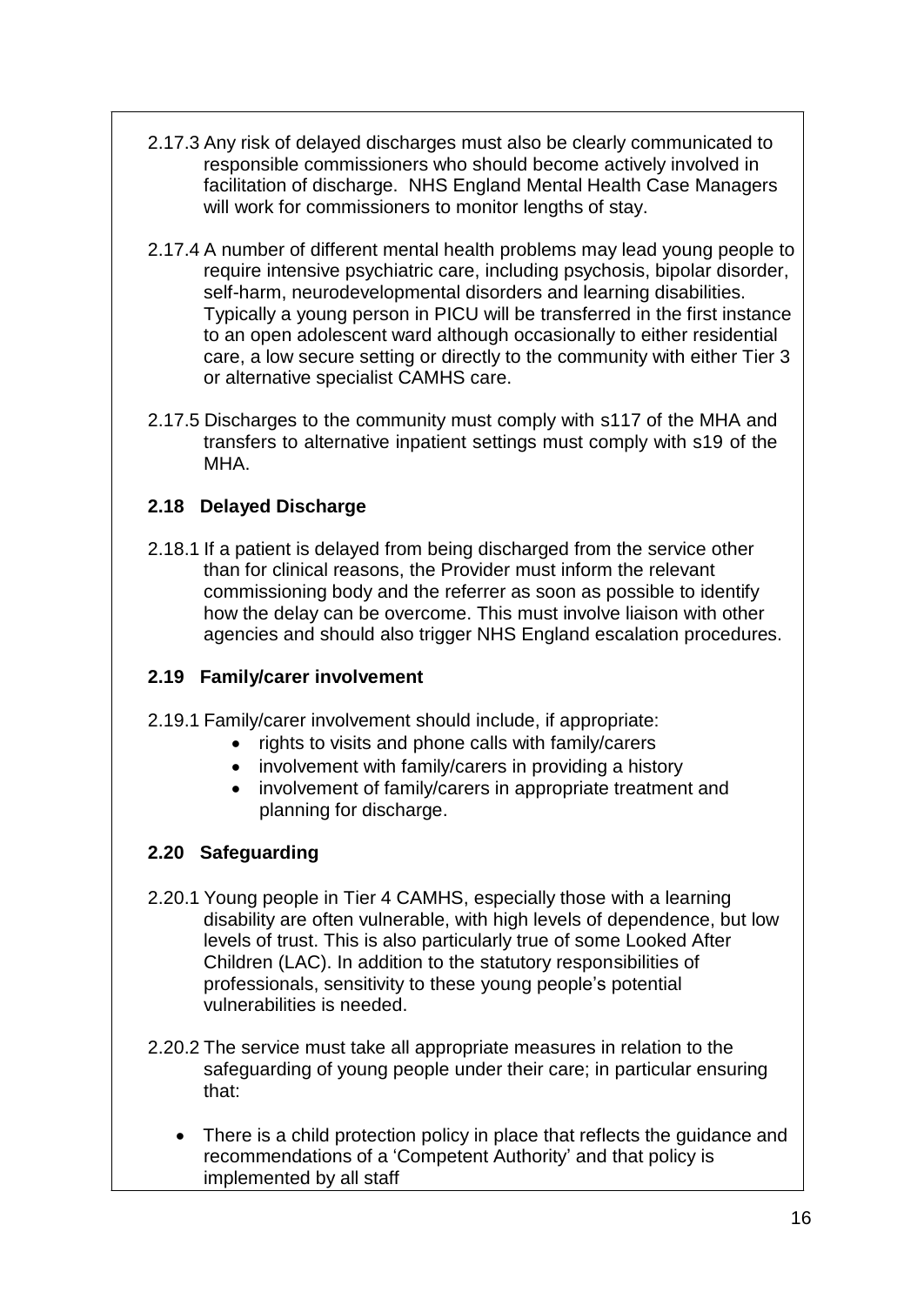- There is a nominated person within the service who fulfils the role of the competent person for child protection issues
- There are systems in place to support the Prevent programme and services available aimed at reducing risks of child sexual exploitation
- There is a robust mechanism in place for the reporting of child protection concerns in accordance with the Children Acts
- All clinical staff complete training in child protection issues to meet their obligations under the Children Acts and to meet the guidance contained in the Royal College of Paediatrics and Child Health publication 'Safeguarding Children and Young People: roles and competencies for healthcare staff Intercollegiate Document' (3rd edition) 2014
- Systems are in place to ensure and have regard to the statutory guidance in "Working together to safeguard children" (2015) is followed.

### **2.21 Post-18 care pathway**

- 2.21.1 In order to ensure good age transition planning it is essential to be aware of young people's age and date of birth prior to admission. There must be a transition policy in each provider to transfer young people when they reach 18th birthday.
- 2.21.2 It is the responsibility of the Local Tier 3 CAMHS to have organised a transition plan six months prior to the young person's 18th birthday.
- 2.21.3 A young person who turns 18 during an admission to an adolescent PICU and who still requires intensive psychiatric care must be transferred to an adult PICU. The adolescent PICU staff must organise the transfer together with the Tier 3 CAMHS service.
- 2.21.4 If the young person does not require further PICU admission but needs an adult acute bed this must be organised by adolescent PICU staff with the support of young person's care co-ordinator in the community. The above must be pursued through the CPA process.
- 2.21.5 In some cases young people may stay in an adolescent PICU for a short time beyond their 18th birthday if a brief period of illness is anticipated and it is considered that it would be unnecessarily disruptive to organise a transfer to adult services. The view of the responsible commissioner in the young person's CCG and the Tier 4 commissioner Case Manager must be sought prior to the young person's 18th birthday to confirm arrangements.

### **2.22 Co-location**

- 2.22.1 A Tier 4 CAMHS PICU must be a separately staffed unit but not an isolated or stand-alone facility. Adolescent PICUs complement Tier 4 CAMHS in-patient provision for young people and must be co-located with such provision.
- 2.22.2 It is anticipated that a PICU service for young people will serve a wider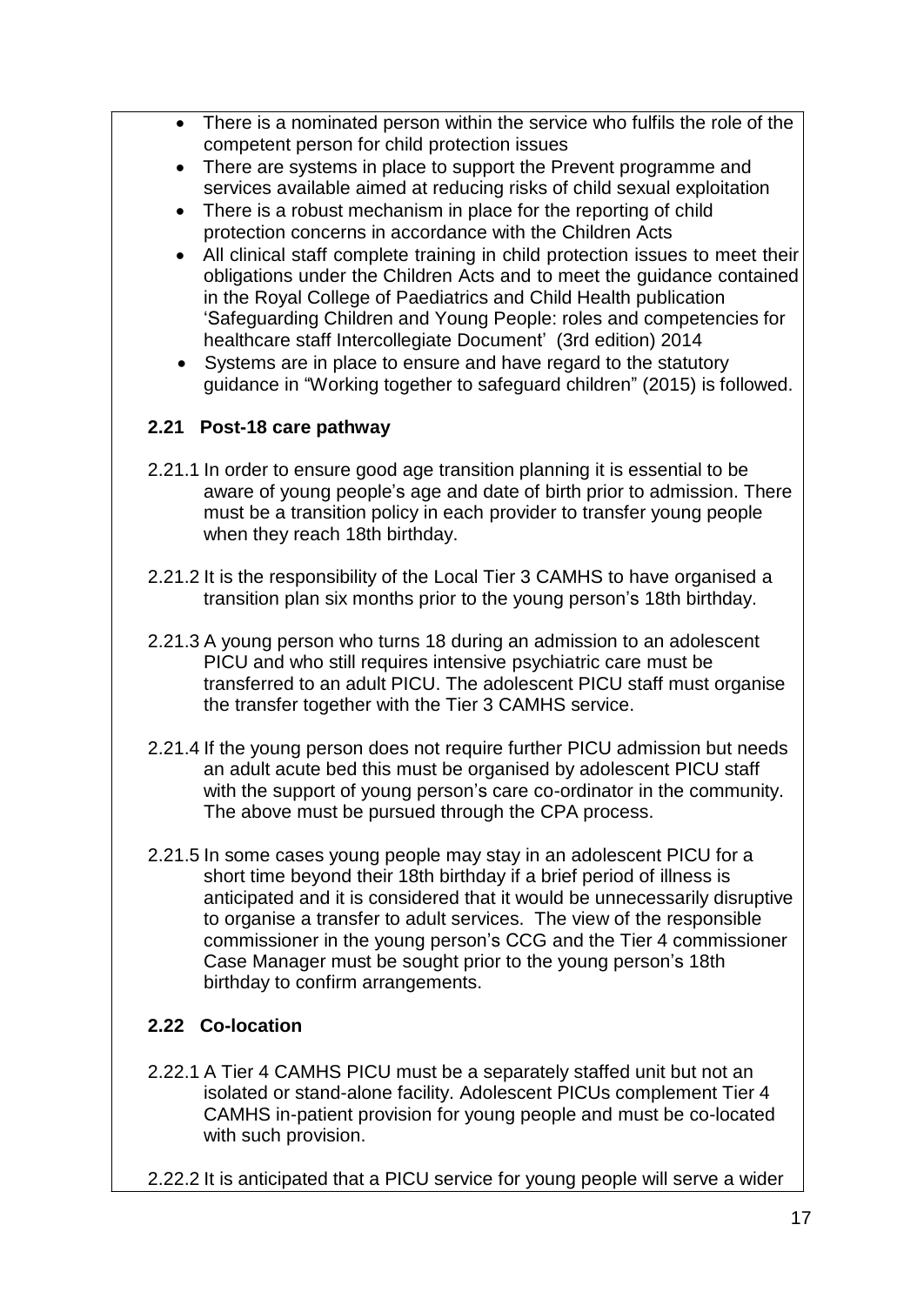geographical area than Tier 4 CAMHS general adolescent unit.

### **2.23 Interdependence with other Services**

- 2.23.1 Adolescent PICU are part of a spectrum of services that meet the needs of young people with mental disorders (including neurodevelopmental disorders such as learning disability and autism) in need of specialist care and treatment in an intensive setting. These services also support young people in their recovery and enable transitions into less restrictive environments.
- 2.23.2 Individual PICU services should form part of a regionally and nationally coordinated network to ensure parity of practice and flexibility in terms of availability of in-patient beds.
- 2.23.3 PICUs must establish a networking arrangement with local general adolescent units to help facilitate smooth step-up and step-down processes for children and young people referred to or in their services.
- 2.23.4 Interdependent services at national level include:
	- Nationally recognised providers of specialist secure adolescent medium and low secure in-patient care for young people with mental or neurodevelopmental disorders, including learning disability or autism
	- Youth justice custodial settings (Young Offender Institutions (YOIs), Secure Training Centres (STCs) or secure children's homes)
	- Secure welfare settings
	- Community FCAMHS providers
	- Other providers of highly specialist residential or educational care for young people.

2.23.5 Interdependent services at regional and sub-regional levels include:

- Local providers of secure mental health or neurodisability or other inpatient care for young people or those providing other secure care on youth justice or welfare grounds
- Commissioners of CAMHS including Learning Disability and neurodevelopmental services in CCG, Local Authorities and NHS England
- NHS England Case Managers
- Public health in respect of their role to establish local need
- Senior managers in children's social care in different local authorities
- Youth justice (YOT) services and youth and crown courts
- NHS and independent providers of non-secure in-patient care
- Providers of residential care
- Providers of special education
- Police, in particular senior officers responsible for youth justice, but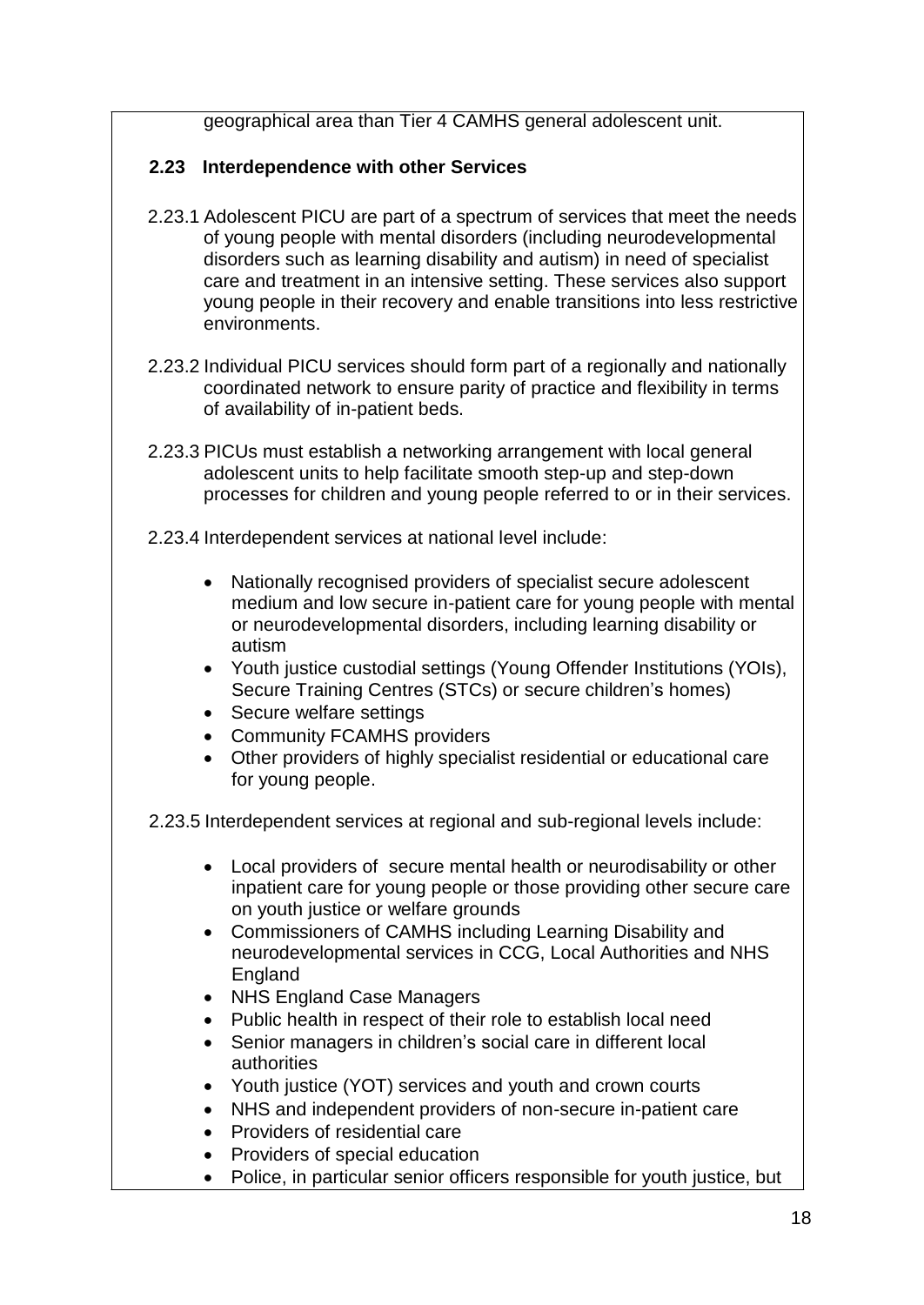also teams particularly involved with young people (e.g. child abuse investigation units)

- 3rd sector organisations working with young people, particularly those who are hard to engage
- Crown Prosecution Service, in particular decision-makers in relation to youth crime
- Safeguarding leads in all organisations (e.g. named and designated professionals, local authority and education safeguarding leads)
- All services working with children and young people (e.g. CAMHS, social care, education, substance misuse, youth justice)
- Adult mental health and forensic mental health services including those for people with neurodevelopmental disorder including learning disability and autism.

#### **3. Population Covered and Population Needs**

### **3.1 Population Covered By This Specification**

- 3.1.1 The service outlined in this specification is for young people up to age 18 years who are the direct commissioning responsibility of NHS England.
- 3.1.2 Specifically PICU is commissioned to provide services for young people who meet the following criteria:
	- aged 13 to 18 with acute mental health disturbance which cannot be contained in Tier 4 general adolescent inpatient care, community or other residential or custodial settings

and

 require a shorter-term intervention than that available in low secure settings. This includes young people with special needs such as deafness, blindness or other physical disabilities and it also includes young people with neurodevelopmental disorders including learning disability and autism.

### **3.2 Population Needs**

3.2.1 In England in 2015 there were over 1450 young people in secure settings at any one time. Over 300 of these were in secure mental health settings; the remaining 1100 were in either welfare secure (approximately100) or youth justice custodial settings (approximately 1000). Young people in all types of secure setting have clearly established significant mental health needs.

### **3.3 Expected Significant Future Demographic Changes**

3.3.1 It is not known what the specific future demographic changes will be however there are significantly larger numbers of high risk young people with complex needs subject to high levels of supervision in a range of residential and special educational settings as well as in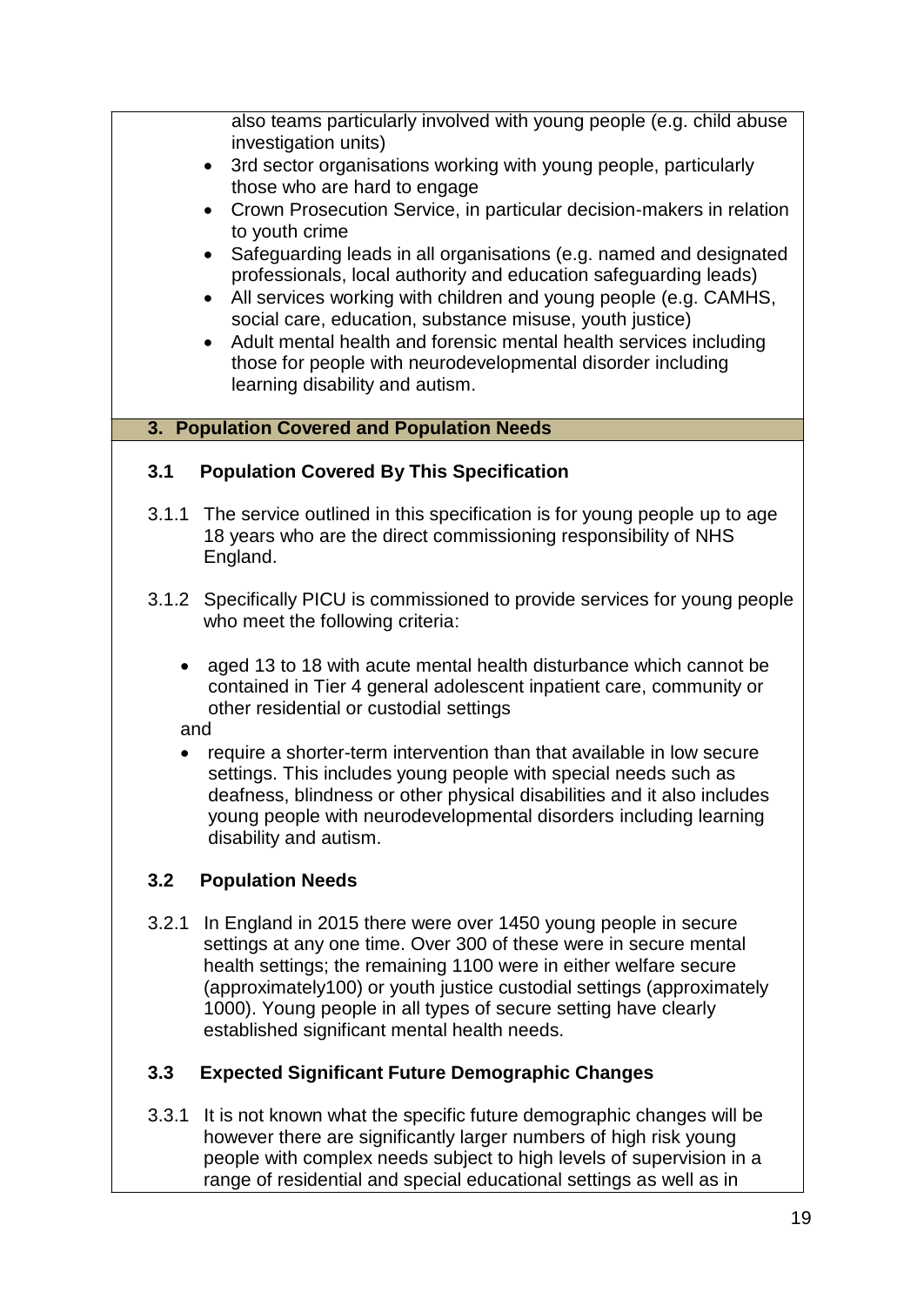everyday community settings where needs and risk may be difficult to manage and therefore not adequately addressed. 'Transforming Care' proposals set out a requirement for dynamic risk registers and better understanding of local populations of children with learning disability, autism or both; such developments should feed into future developments in relation to high risk young people.

### **3.4 Evidence Base**

3.4.1 There are no randomised controlled trials comparing inpatient care for adolescents (as provided in the UK) with alternative intensive interventions. However, there are a large number of studies using different designs which generally conclude that inpatient care is effective. Summaries of these studies can be found in The Costs, Outcomes and Satisfaction for Inpatient Child and Adolescent Psychiatric Services -COSI-CAPS report (The Costs, Outcomes and Satisfaction for Inpatient Child and Adolescent Psychiatric Services (COSI-CAPS) study ; Report for the National Co-ordinating Centre for NHS Service Delivery and Organisation R&D (NCCSDO)Tulloch et al HMSO 2008)

#### **4. Outcomes and Applicable Quality Standards**

#### **4.1 Quality Statement – Aim of Service**

- 4.1.1 The expected outcomes of the service support the national ambition to reduce lengths of stay, variation in service availability and access and improve the experience of young people, their families and carers using mental health services
- 4.1.2 The expected outcomes for this service must be delivered in the context of balancing the following three principles:
	- Developmentally appropriate care attuned to the complex needs of young people that facilitates emotional, cognitive, educational and social development
	- A secure and safe environment that can appropriately manage high risk, high cost behaviours whilst effectively managing high levels of vulnerability
	- The provision of comprehensive multi-faceted evidence-based treatments.
- 4.1.3 The core objectives are to:
	- Assess, formulate and treat mental disorders including neurodevelopmental disorders such as learning disability and autism
	- Reduce the risk of harm to self and others
	- Manage and treat acute mental and behavioural disturbance which is not manageable in a general adolescent inpatient settings or other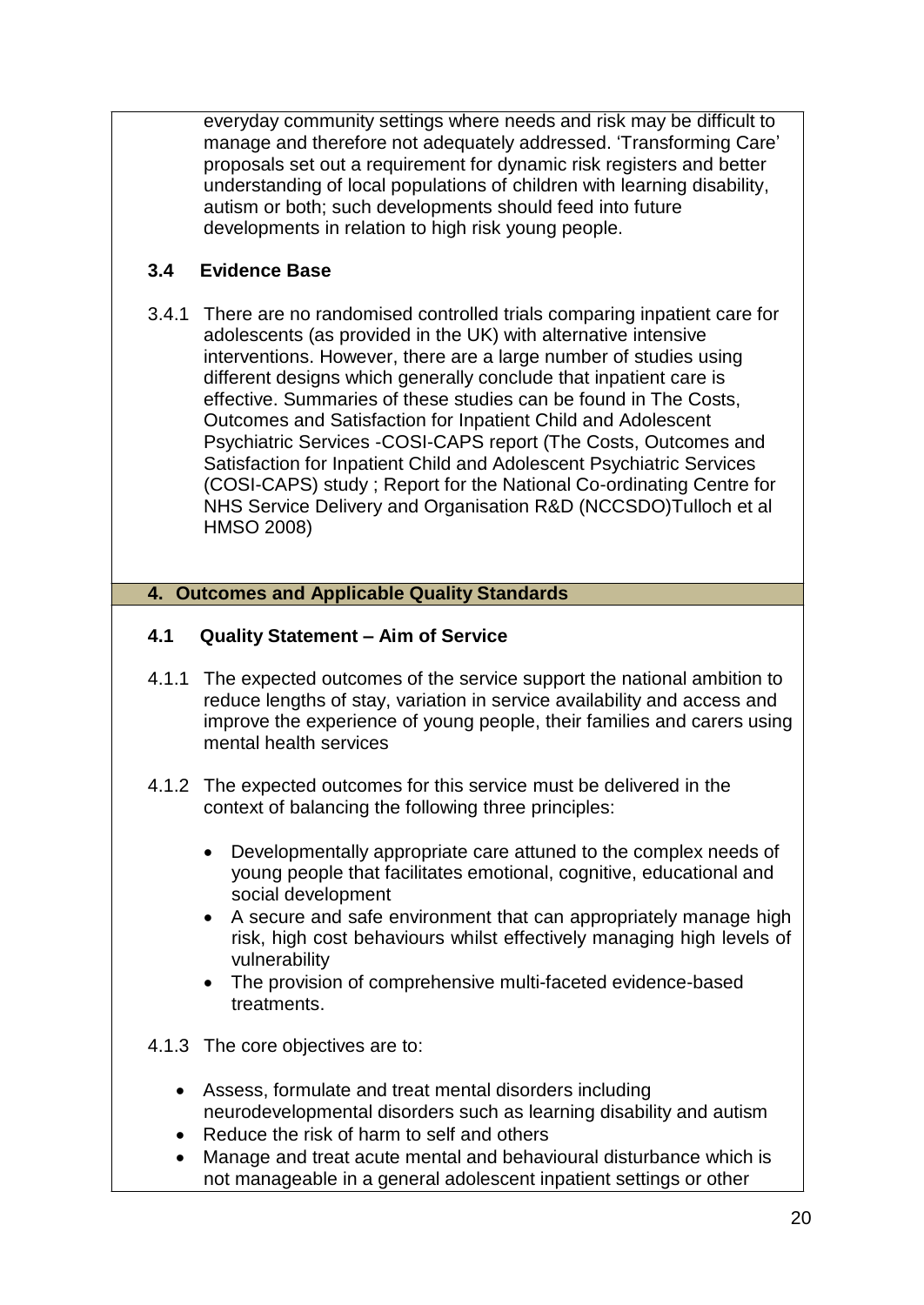secure settings (such as secure children's homes) for young people

- Provide an individualised developmentally appropriate framework of care that meets needs and includes the young person and family/carers in decision-making
- Embed the principles of safeguarding children in everyday service practice
- Provide a time-limited intervention that supports recovery and will enable a safe transition to an appropriate alternative mental health setting
- Provide all young people using the service with a full multi-disciplinary biopsychosocial assessment and formulation of needs resulting in a care plan developed in collaboration with them and reflective of their wishes and aspirations
- Deliver a range of specialist treatment programmes individually or in groups that enable the return to a non-secure Tier 4 CAMHS setting or effective discharge to a community setting
- Deliver care in line with the principles of Transforming Care including the facilitation and pro-active use of Care Education and Treatment Review (CETR) process
- Achieve delivery of efficient and seamless transfers of young people between acute and intensive care settings
- Use the Care Programme Approach to underpin service delivery
- Proactively manage violence and aggression
- Provision of a range of activity programmes for periods where education is not provided
- Deliver care within a therapeutic regime that places primary importance on behavioural approaches, de-escalation and psychopharmacological treatment of mental illness and agitated behaviour in the context of mental disorder.

### **4.2 NHS Outcomes Framework Domains**

| Domain 1 | Preventing people from dying prematurely                                                      | x |
|----------|-----------------------------------------------------------------------------------------------|---|
| Domain 2 | Enhancing quality of life for people with long-term<br>conditions                             | x |
| Domain 3 | Helping people to recover from episodes of ill-health or<br>following injury                  | x |
| Domain 4 | Ensuring people have a positive experience of care                                            | x |
| Domain 5 | Treating and caring for people in safe environment and<br>protecting them from avoidable harm | X |

#### **4.3 Outcome Indicators**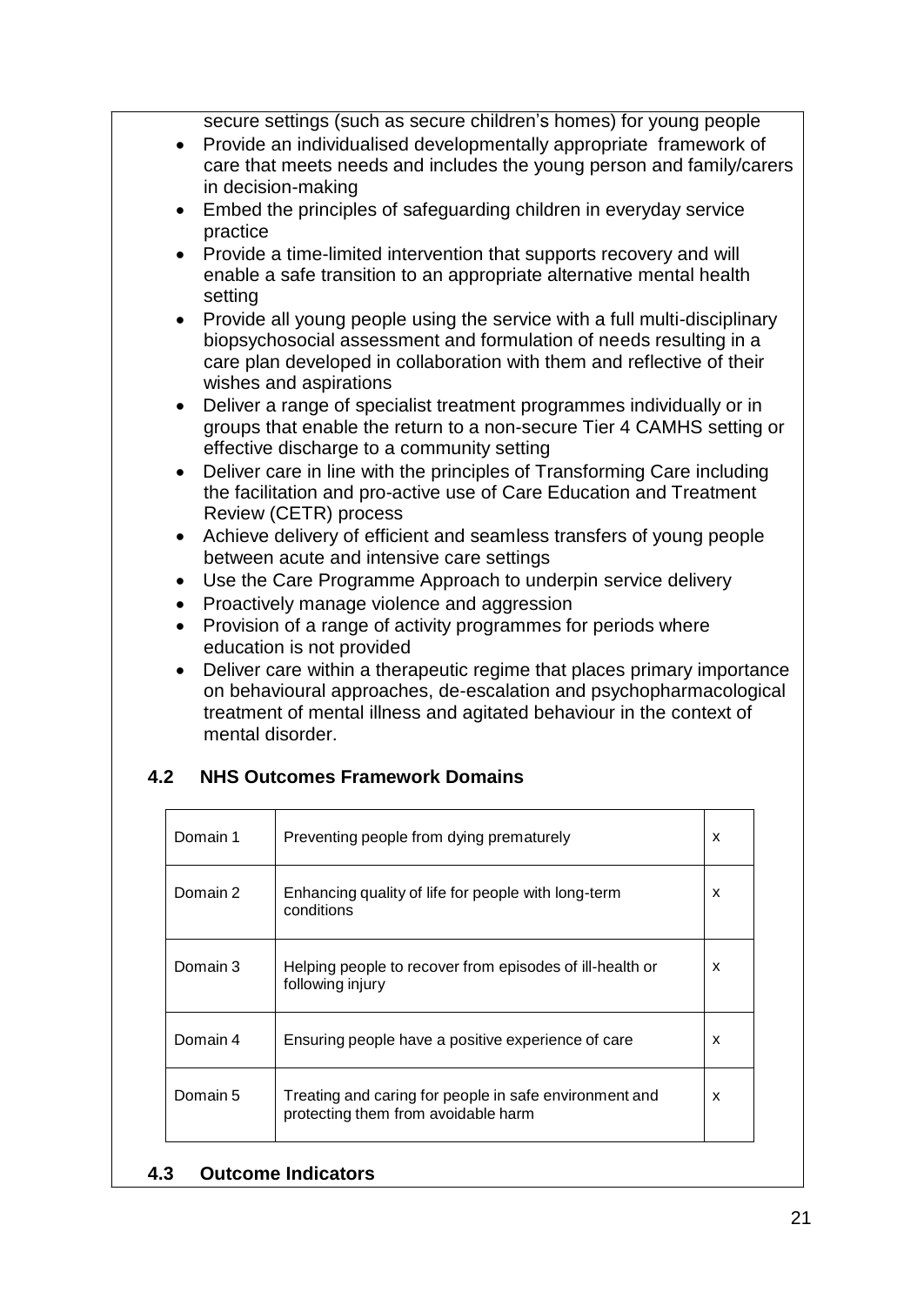| 4.3.1 Outcome and activity measures are subject to further development and |
|----------------------------------------------------------------------------|
| change. Detailed definitions of indicators setting out how they will be    |
| measured, is included in schedule 6.                                       |

| No. | <b>Indicator</b>                                                                                                                                                                                                                                 | Data       | Domain(s)     | <b>CQC Key</b>                          |  |  |  |  |
|-----|--------------------------------------------------------------------------------------------------------------------------------------------------------------------------------------------------------------------------------------------------|------------|---------------|-----------------------------------------|--|--|--|--|
|     |                                                                                                                                                                                                                                                  | source     |               | Question                                |  |  |  |  |
|     | <b>Clinical Outcomes</b>                                                                                                                                                                                                                         |            |               |                                         |  |  |  |  |
| 101 | % of patients where the<br>crisis intervention service or<br>home treatment team is<br>involved in<br>assessment/decision prior<br>to readmission.                                                                                               | Provider   | 1, 2, 5       | safe, effective<br>responsive<br>caring |  |  |  |  |
| 102 | Number of emergency<br>referrals reviewed and<br>responded to by a senior<br>clinician within two hours.                                                                                                                                         | Provider   | 1, 3, 4, 5    | safe, effective<br>responsive<br>caring |  |  |  |  |
| 103 | Number of emergency<br>referrals admitted within 24<br>hours of the initial referral.                                                                                                                                                            | Provider   | 1, 3, 4, 5    | safe, effective<br>responsive<br>caring |  |  |  |  |
| 104 | Number of urgent referrals<br>admitted within 48 hours                                                                                                                                                                                           | Provider   | 1, 3, 4, 5    | safe, effective<br>responsive<br>caring |  |  |  |  |
| 105 | % of people with learning<br>disabilities and/or autism<br>receiving a Care, Education<br>and Treatment Review<br>(CETR) prior to admission<br>or receiving a Care,<br><b>Education and Treatment</b><br>review within two weeks of<br>admission | Provider   | 2, 3, 4, 5    | safe, effective<br>responsive<br>caring |  |  |  |  |
| 106 | % of patients who have a<br>discharged plan agreed<br>before admission or within<br>48 hours admission                                                                                                                                           | Provider   | 2, 3, 4, 5    | safe, effective<br>responsive<br>caring |  |  |  |  |
| 107 | % of patients assessed<br>within 7 days of admission<br>using HONOSCA<br>(patient/family/carer/clinician<br>versions) and GBO to<br>determine their health and<br>social functioning                                                             | Provider   | 2, 3, 4, 5    | safe, effective<br>responsive<br>caring |  |  |  |  |
| 108 | Average HONOSCA<br>improvement score for<br>patients discharged during<br>the quarter.                                                                                                                                                           | Provider   | 1, 3, 4, 5    | safe, effective<br>responsive<br>caring |  |  |  |  |
| 109 | % of patients who receive<br>their initial care plan within<br>five working days (including<br>CPA)                                                                                                                                              | Provider   | 1, 2, 3, 4, 5 | safe, effective<br>responsive<br>caring |  |  |  |  |
| 110 | % of patients with<br>Improvement in behavioural<br>and emotional problems -<br>SDQ.                                                                                                                                                             | Provider   | 1, 2, 3, 4, 5 | effective,<br>caring                    |  |  |  |  |
| 111 | Percentage of eligible staff                                                                                                                                                                                                                     | Provider / | 3, 4, 5       | safe,                                   |  |  |  |  |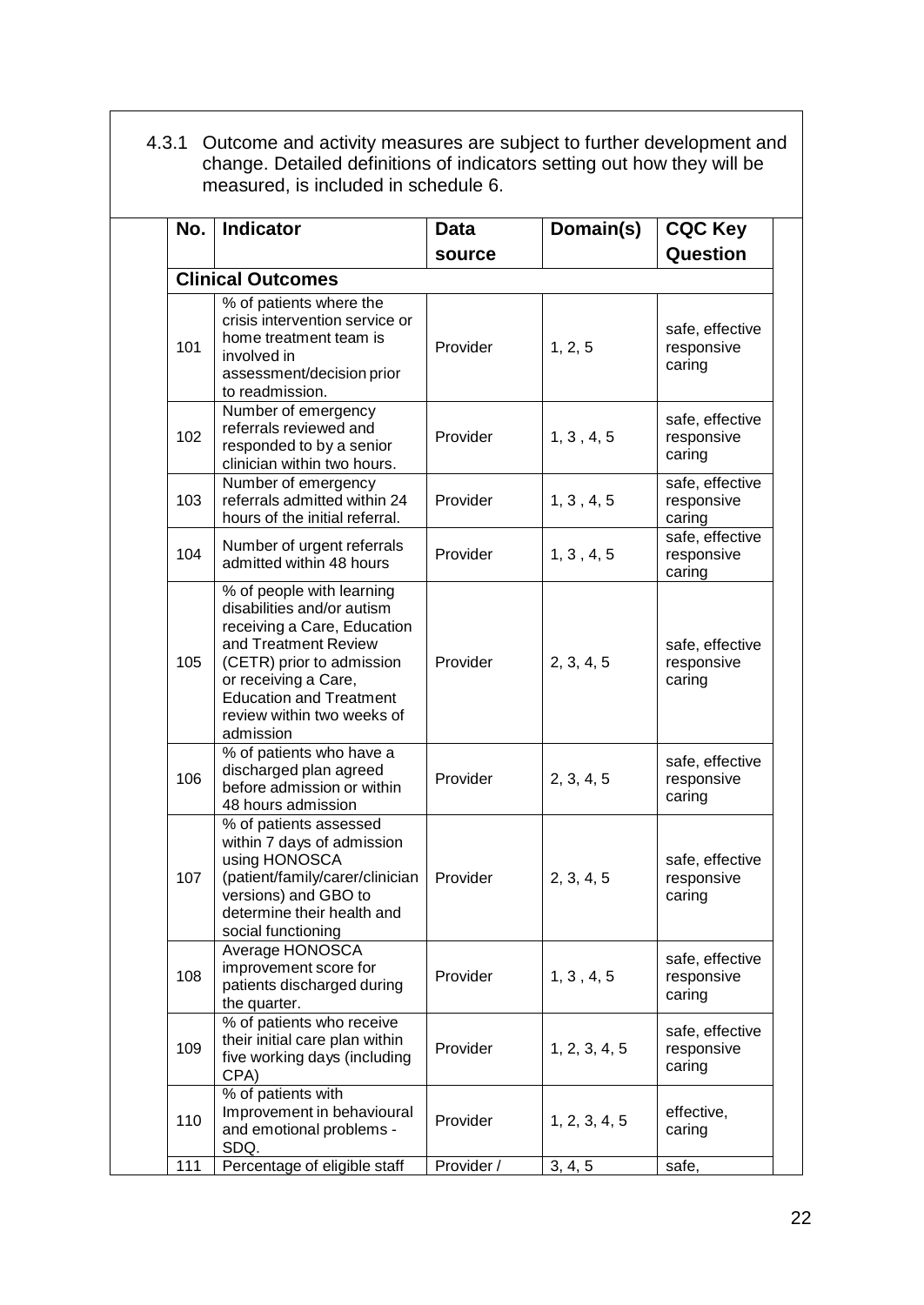|     | who have received clinical                         | SSQD                 |            | effective, well- |
|-----|----------------------------------------------------|----------------------|------------|------------------|
|     | supervision as per                                 |                      |            | led              |
|     | Trust/organisation policy.                         |                      |            |                  |
|     | Percentage of staff requiring                      |                      |            |                  |
|     | training, who have received                        |                      |            | safe,            |
| 112 | level 3 safeguarding                               | Provider /           | 3, 4, 5    | effective, well- |
|     | children training in                               | SSQD                 |            | led              |
|     | specialised services                               |                      |            |                  |
|     |                                                    |                      |            | effective,       |
| 113 | % of pts discharged within 6                       | Provider             | 1, 2, 3, 4 | caring,          |
|     | weeks of admission                                 |                      |            | responsive       |
|     |                                                    |                      |            | effective,       |
| 114 | % of pts discharged within 8                       | Provider             | 1, 2, 3, 4 | caring,          |
|     | weeks of admission                                 |                      |            | responsive       |
|     | Mean length of stay for                            |                      |            | safe,            |
| 115 | patients discharged during                         | Provider             | 1, 2, 3, 5 | effective,       |
|     |                                                    |                      |            |                  |
|     | the quarter<br>Ratio of substantive staff to       |                      |            | caring           |
|     |                                                    |                      |            | safe.            |
| 116 | agency staff or bank staff                         | Provider             | 1, 2, 3, 5 | effective,       |
|     | during the previous quarter.                       |                      |            | caring           |
|     |                                                    |                      |            | safe,            |
| 117 | Care hours per patient day                         | Provider             | 1, 2, 3, 5 | effective,       |
|     |                                                    |                      |            | caring           |
|     | <b>Patient Outcomes</b>                            |                      |            |                  |
| 201 | All patients receive an                            | Self-                |            | effective,       |
|     | experience of service                              | declaration          | 2, 4       | caring,          |
|     | questionnaire.                                     |                      |            | responsive       |
| 202 | All carers receive an                              | Self-                |            | effective,       |
|     | experience of service                              | declaration          | 2, 4       | caring,          |
|     | questionnaire.                                     |                      |            | responsive       |
| 203 | Patient information is                             | Self-                |            | effective        |
|     | provided at the point of                           | declaration          | 2, 4       | caring           |
|     | assessment.                                        |                      |            |                  |
|     | <b>Structure &amp; Process</b>                     |                      |            |                  |
|     |                                                    |                      |            | safe,            |
|     | There is an MDT in place                           | Self-                |            | effective,       |
| 301 | with membership as per the                         | declaration          | 3, 4, 5    | caring,          |
|     | service specification.                             |                      |            | responsive       |
|     |                                                    |                      |            | safe,            |
| 302 | Each patient has a named                           | Self-                |            | effective,       |
|     | psychologist and                                   | declaration          | 3, 4, 5    | caring,          |
|     | occupational therapist.                            |                      |            | responsive       |
|     |                                                    |                      |            | safe,            |
|     |                                                    |                      |            | effective,       |
|     | Each patient has access to                         | Self-                |            |                  |
| 303 | an Independent Mental                              | declaration          | 3, 4, 5    | caring           |
|     | Health Advocates (IMHA).                           |                      |            | responsive       |
|     |                                                    |                      |            | Safe,            |
| 304 | There are agreed clinical<br>protocols/guidelines. | Self-<br>declaration | 1, 3, 5    | effective,       |

- 4.3.2 Commissioned providers are required to participate in annual quality assurance and collect and submit data to support the assessment of compliance with the service specification as set out in Schedule 4A-C.
- 4.3.3 Applicable CQUIN goals are set out in Schedule 4D
- **5. Applicable Service Standards**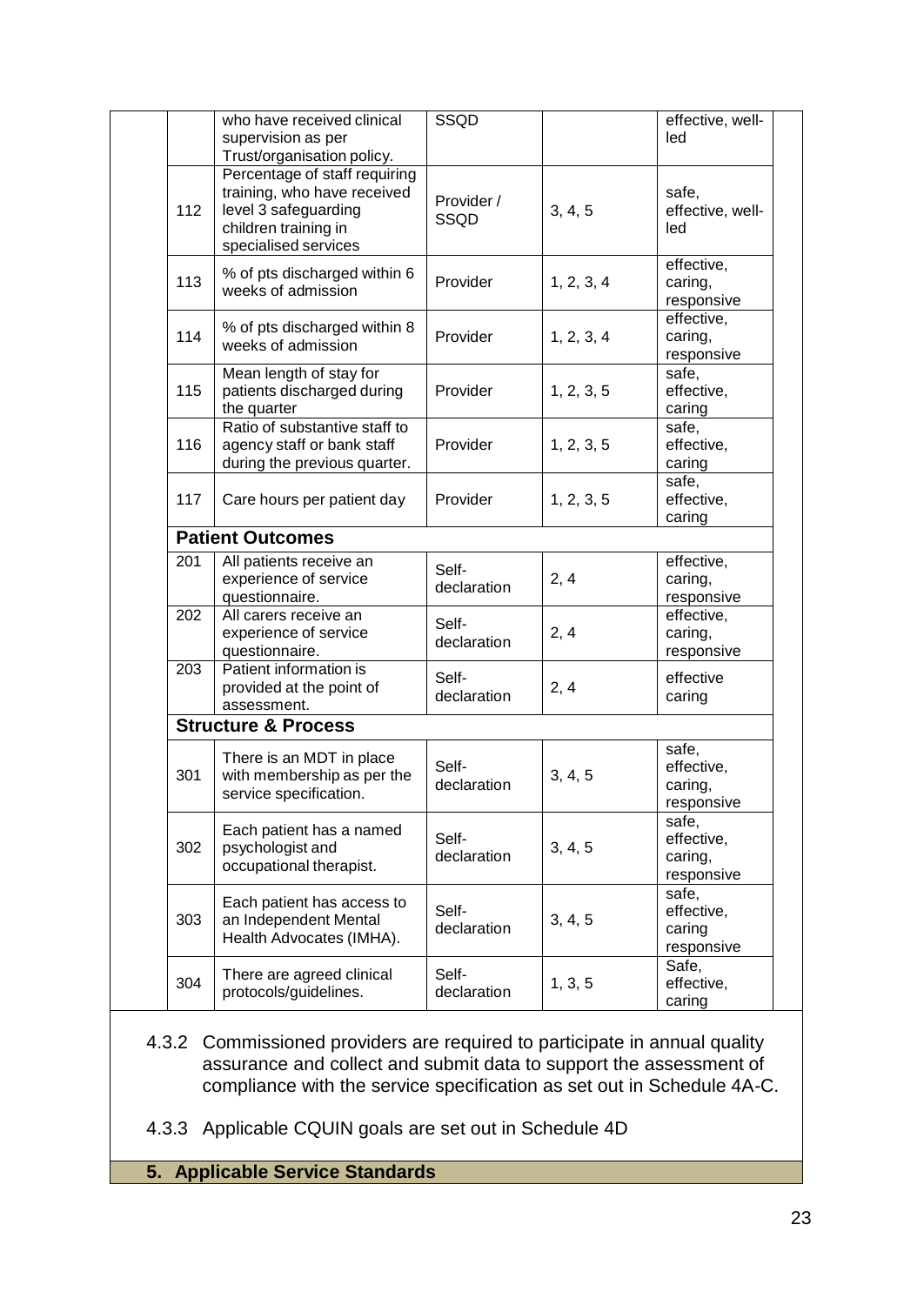### **5.1 Applicable Obligatory National Standards and relevant legislation**

- 5.1.1 Robust procedures relating to the responsibilities of services and staff under the Mental Health Act, The Code of Practice, the Children Acts and other relevant legislation must be put in place and regularly reviewed.
- 5.1.2 The service must deliver services, comply to and work within the requirements of:
	- Mental Health Act 1983
	- Mental Health Act Code of Practice 2015
	- Human Rights Act 1998
	- The Children Act 1989 and 2004
	- Criminal Justice Act 1998
	- Criminal Justice Act 2003
	- DoH Offender Mental Health Pathway 2005
	- Mental Capacity Act 2005
	- The Autism Act 2009
- 5.1.3 The service must have regard to the provisions of:
	- Transforming Care for People with Learning Disabilities Building the Right Support
	- Working Together to Safeguard Children (2010) and relevant subsequent guidance unless there is a cogent reason not to do so
	- UN Convention on the rights of the Child

#### **5.2 Other Applicable National Standards to be met by Commissioned Providers**

- 5.2.1 Services must comply with the following requirements
	- Operate 24 hours a day, 365 days per year
	- An initial internal multidisciplinary care planning meeting must be convened within 48 hours of admission, during which the treatment plan will be refined. The plan must determine:
		- o discharge treatment goals
		- o discharge destination and discharge care package.
		- o whether admission to an acute adolescent ward or the NSFMHSfYP would be more appropriate.
		- $\circ$  estimation of the date a young person can make the transition from PICU to an open setting
	- An initial CPA meeting with representation from commissioning, the community CAMHS and other relevant agencies (if involved) must be held within the first 5 working days of admission
	- After the initial meeting, CPA meetings must be held at least every three weeks including at the point of transition to an acute service. The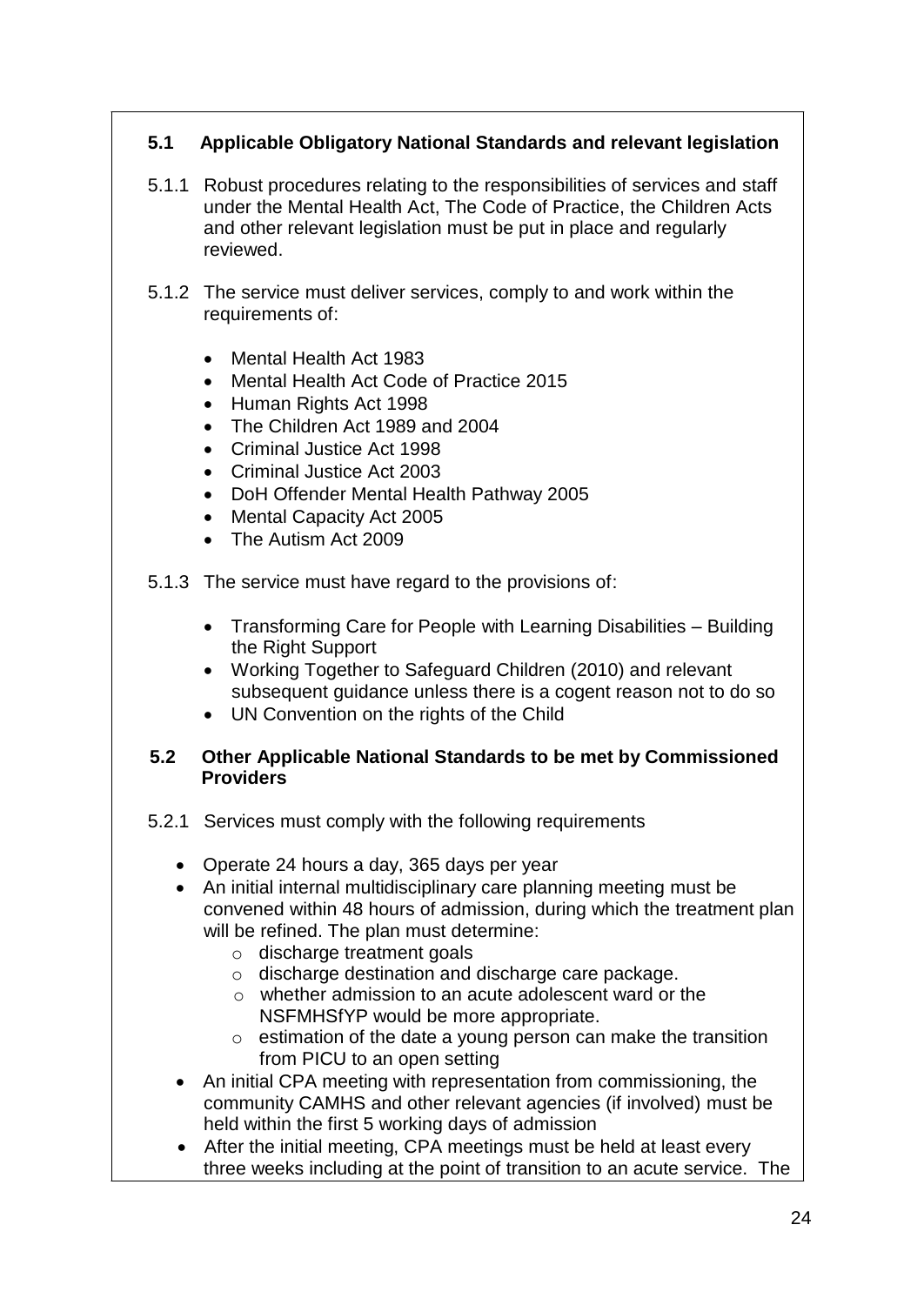CPA can take place after the transition if there would otherwise be a delay in transfer to a less restrictive setting

- For children and young people with special educational needs including those with an EHCP:
	- o Where appropriate (when a child or young person has an Education Health and Care Plan (EHCP) or is receiving SEN support, the provider must ensure that the child or young person continues to access the education and support specified within their plan. This may sometimes require a review or revision of the plan. When appropriate, providers must complete an EHCP application for a young person who requires additional support.
- Discharge arrangements:
	- o A responsible CAMHS team, including an allocated Responsible Clinician, must be in place before the start of a discharge process
	- o The PICU service must convene at least one Section 117/CPA pre-discharge meeting before the start of the discharge process.
	- o A brief discharge note, including details of diagnosis medications, allergies and sensitivities, physical health, risk, and recommended discharge care plan, must be provided at the point of discharge
	- $\circ$  A full discharge summary must be provided within 7 days of the discharge date
- Providers must be registered with QNIC and participate in the peer review process. Whilst QNIC has not published standards for intensive psychiatric care, there are National Minimum Standards for Psychiatric Intensive Care Units for Young People 2015 published by NAPICU which units should comply with
- Each patient must have their own room and have a Responsible Clinician allocated by the service for the duration of admission
- The nursing model of care must be based on the 'primary nurse' model, each patient must have a named nurse responsible for their day to day nursing needs
- Each patient must have a Care Coordinator/Case Manager allocated within the PICU service to co-ordinate care within the Care Programme Approach (CPA) framework
- The overall model of care must be delivered through a Multi-Disciplinary Team (MDT) approach consisting of psychiatrists, psychologists, occupational therapists, social workers, nurses and teachers, in accordance with standards and guidelines outlined by the Quality Network for In-patient Care (QNIC)
- The MDT must be experienced in the assessment, identification and management of young people with neurodevelopmental disorders including learning disabilities and/or autism
- The service must have expertise in and policies covering the use of psychopharmacology in severe mental illness including the use of rapid tranquilisation and local PRN
- Each patient must be reviewed by the MDT at least weekly and must have a comprehensive up to date MDT care plan and risk assessment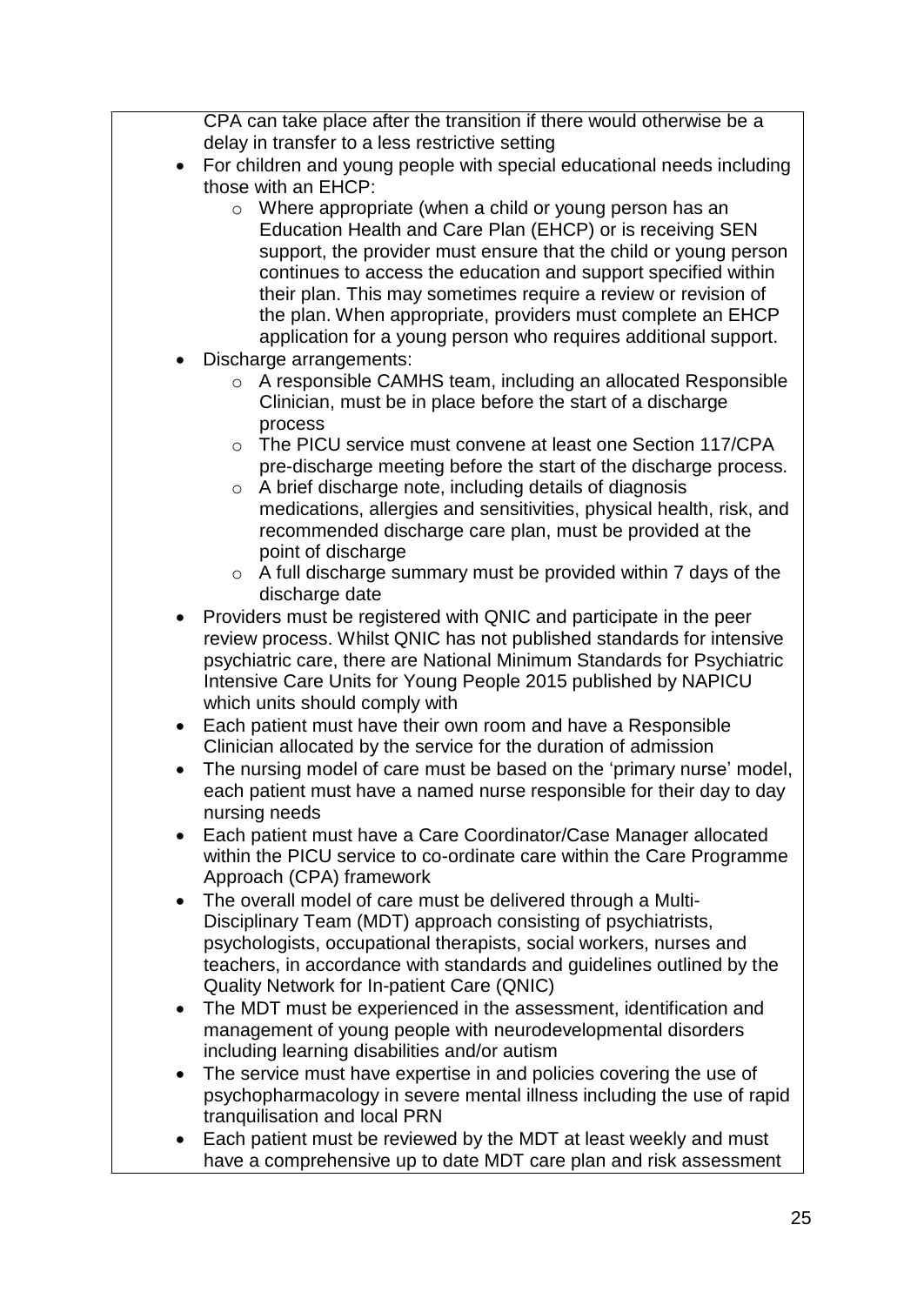developed by the MDT with the young person and, if appropriate, with the young person's family in accordance with best practice guidance. The young person must be kept updated with any changes to their care plan and have the HONOSCA outcomes and improvements scores shared with them regularly

- Young people with learning disability and/or autism must have their specific needs incorporated in the care plan. This must include practice set out in the Transforming Care national programme particularly the active support, facilitation and delivery of the CETR process
- Each patient must have a named practitioner psychologist who must undertake a needs based assessment, contribute to a multidisciplinary risk assessment, develop a formulation and use this to identify the appropriate psychological treatment programme on either an individual and/or group basis
- Each patient must have a named occupational therapist who must undertake a comprehensive occupational therapy assessment and will deliver an appropriate occupational therapy programme based on identified needs
- The service must facilitate access to and/or deliver timely and appropriate speech and language assessment and treatment during the course of the admission
- Each patient must have access to a social worker from the PICU to liaise with the young person's local Social Care Children's Service to ensure the provision of a full range of appropriate social care services to the patient, their family and carers
- Each patient must have access to the Independent Mental Health Advocates (IMHA) who will assist by undertaking the direct advocate's role.
- Each patient must:
	- o Receive three culturally appropriate meals per day, food should be prepared in accordance with NHS National guidelines on nutrition and variety
	- o Have their religious and cultural needs met where practicable
	- o Have their rights under the Mental Health Act 1983 explained
	- o Have their physical healthcare needs met through a full range of primary healthcare interventions that include health promotion and physical health screens and appropriate support to access secondary care where required.
- 5.2.2 Services must comply with the following guidance:
	- NICE (2004) Eating disorders: core interventions in the treatment and management of anorexia nervosa, bulimia nervosa and related eating disorders CG9
	- NICE (2005) Obsessive-compulsive disorder: core interventions in the treatment of obsessive-compulsive disorder and body dysmorphic disorder CG31
	- NICE (2006) The management of bipolar disorder in adults, children and adolescents, in primary and secondary care CG38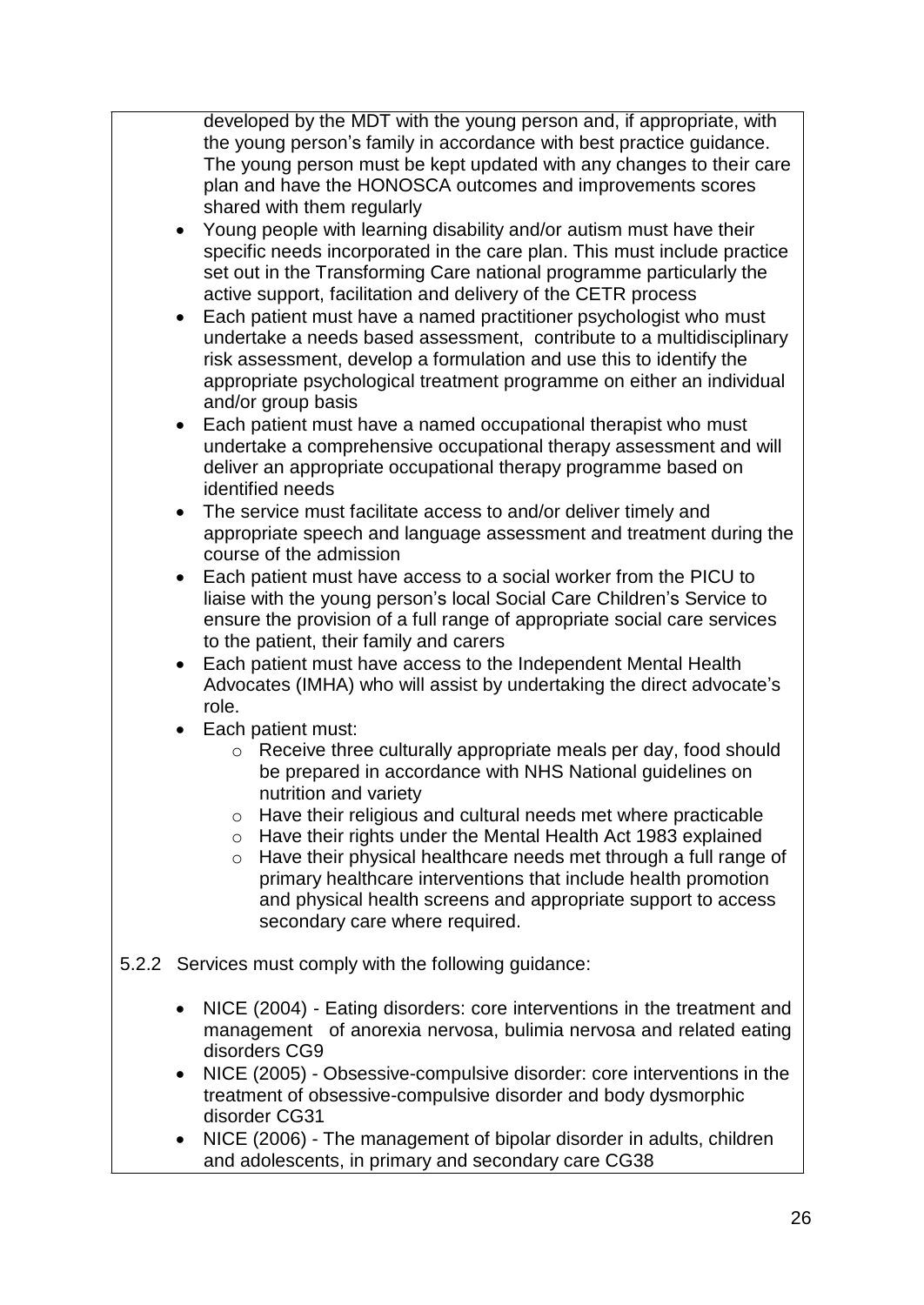- NICE (2009) Borderline Personality Disorder CG78: recognition and management
- NICE (2011)- Psychosis with substance misuse in over 14s: assessment and management CG120
- NICE (2013) Psychosis and schizophrenia in Children and Young People: recognition and management CG155
- NICE (2015) Depression in children and young people: identification and management in primary, community and secondary care CG28

### **5.3 Security Requirements**

- 5.3.1 PICU services must operate within a comprehensive set of physical, procedural and relational security measures and practices. These must be in line with standards and requirements set by QNIC, CQC, NAPICU and the Mental Health Act Code of Practice.
- 5.3.2 Operational policies and procedures must comply with Mental Health Act Code of Practice requirements unless there are cogent reasons for not following the guidance in the Code. These reasons must be documented and reviewed regularly.

# **5.4 Service Environment**

5.4.1 The provider will meet the following standards:

- The premises and the facilities generally are young person and family friendly and facilities meet appropriate statutory requirements, are fit for purpose as determined by the relevant statutory regulator (e.g. the Care Quality Commission), conform to any other legislation or relevant guidance
- A clean, safe and hygienic environment is maintained for patients, staff and visitors
- A care environment in which patients' privacy and dignity is respected and confidentiality is maintained
- There is appropriate, safe and secure outdoor space for recreation and therapeutic activities
- A care environment is provided where appropriate measures are taken to reduce the potential for infection and meets the requirements of the Healthcare Associated Infections (HCAI) code of practice
- The service ensures that the nutritional needs of all young people are adequately met and that comments about food and nutrition are incorporated in menu design
- An environment that ensures that no young person, visitor or staff member is allowed to smoke on the premises
- Facilities which include rooms suitable for contact between young people and their families/carers, including siblings and are available at weekends and evenings. These should be in proximity to but separate from the ward
- Bedroom and bathroom areas must be gender-segregated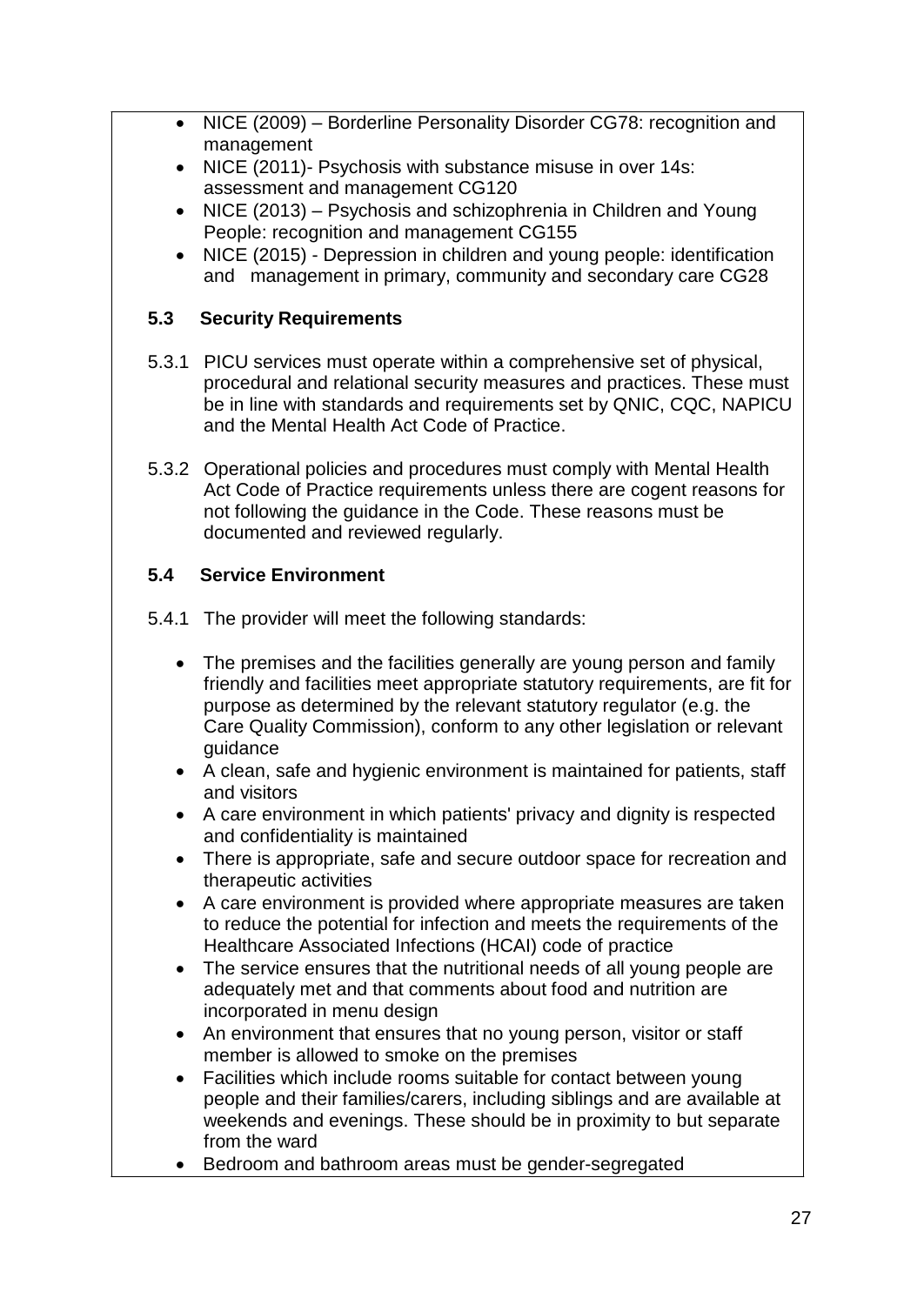- Provide an area that can be used as a multi faith room
- Where possible the service should provide sleep-over facilities for parents or carers nearby to the ward.

#### **5.5 Additional Consideration**

- 5.5.1 Young people who are in the process of considering their gender identity and who are dressing and living according to their personal identity should be admitted to beds in male or female areas according to their preferred identity.
- 5.5.2 There should always be consideration of privacy and dignity for the young person and whether any additional arrangements or supports are needed.
- 5.5.3 Risk assessment must be completed to support decisions regarding appropriate placement and consider if additional safeguarding is required for the patient or the other young people, this will be a very individual assessment
- 5.5.4 Gender identity is separate from orientation and does not necessarily present any risks. The key issue is for the young person to feel supported and understood at all points.

### **5.6 Other Applicable Local Standards**

Not applicable

#### **6. Designated Providers (if applicable)**

Not applicable

#### **7. Abbreviation and Acronyms Explained**

CAMHS: Child and Adolescent Mental Health Service CETR: care Education and Treatment Review GID: Gender Identity Disorder IMHA: Independent Mental Health Advocate MDT: Multi-Disciplinary Team NAPICU: National Association of Psychiatric Intensive Care Units NICE: National Institute for Clinical Excellence NSFMHSfYP: National Secure Forensic Mental Health Service for Young People PICU: Psychiatric Intensive Care Unit QNIC: Quality Network for Inpatient Care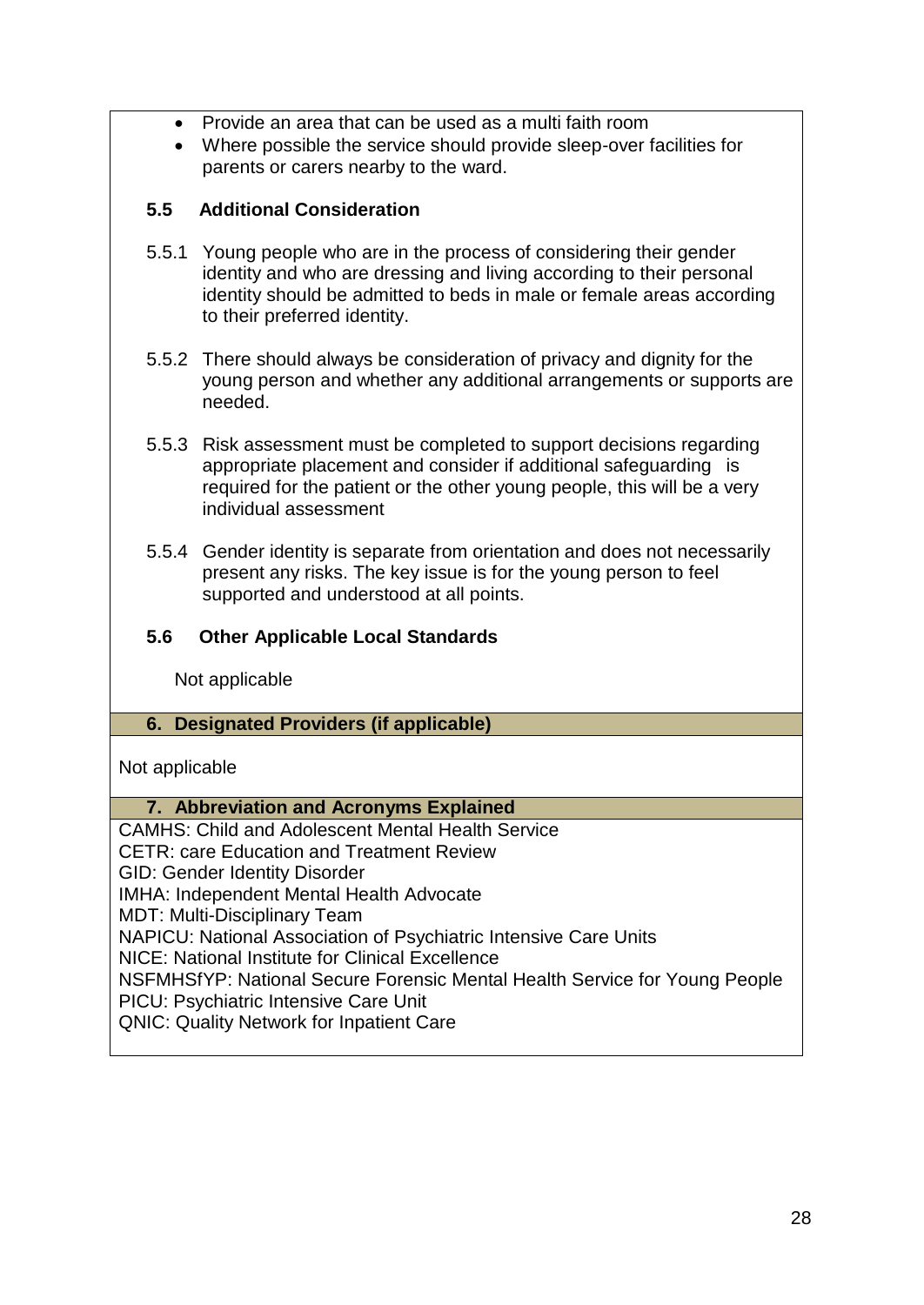# **Appendix 1**

| <b>Number</b> | Indicator                                                                                                                                             | <b>Detail</b>                                                                                                                                         |              |                       | <b>Data</b><br><b>Source</b> | <b>Alert</b> | O.F<br><b>Domain</b><br>1, 2, 3, 4, 5 | <b>CQC Key</b><br>question,<br>Well led,<br>responsive,<br>effective,<br>caring, safe |
|---------------|-------------------------------------------------------------------------------------------------------------------------------------------------------|-------------------------------------------------------------------------------------------------------------------------------------------------------|--------------|-----------------------|------------------------------|--------------|---------------------------------------|---------------------------------------------------------------------------------------|
|               |                                                                                                                                                       | Descriptor                                                                                                                                            | <b>Notes</b> | Evidence<br>documents |                              |              |                                       |                                                                                       |
|               | <b>Clinical Outcomes</b>                                                                                                                              |                                                                                                                                                       |              |                       |                              |              |                                       |                                                                                       |
| 101           | % of patients where<br>the crisis intervention<br>service or home<br>treatment team is<br>involved in<br>assessment/decision<br>prior to readmission. | % of patients where<br>the crisis intervention<br>service or home<br>treatment team is<br>involved in<br>assessment/decision<br>prior to readmission. |              | Annual<br>report      | Provider                     |              | 1, 2, 5                               | safe,<br>effective<br>responsive<br>caring                                            |
| 102           | Number of emergency<br>referrals reviewed and<br>responded to by a<br>senior clinician within<br>two hours.                                           | Number of emergency<br>referrals reviewed and<br>responded to by a<br>senior clinician within<br>two hours.                                           |              | Annual<br>report      | Provider                     |              | 1, 3, 4, 5                            | safe,<br>effective<br>responsive<br>caring                                            |
| 103           | Number of emergency<br>referrals admitted<br>within 48 hours of the<br>initial referral.                                                              | Number of emergency<br>referrals admitted<br>within 24 hours                                                                                          |              | Annual<br>report      | Provider                     |              | 1, 3, 4, 5                            | safe,<br>effective<br>responsive<br>caring                                            |
| 104           | Number of urgent<br>referrals admitted<br>within 48 hours                                                                                             | Number of urgent<br>referrals admitted<br>within 48 hours                                                                                             |              | Annual<br>report      | Provider                     |              | 1, 3, 4, 5                            | safe,<br>effective<br>responsive<br>caring                                            |
| 105           | % of people with<br>learning disabilities<br>and/or autism                                                                                            | % of people with<br>learning disabilities<br>and/or autism                                                                                            |              | Annual<br>Report      | Provider                     |              | 2, 3, 4, 5                            | safe,<br>effective<br>responsive                                                      |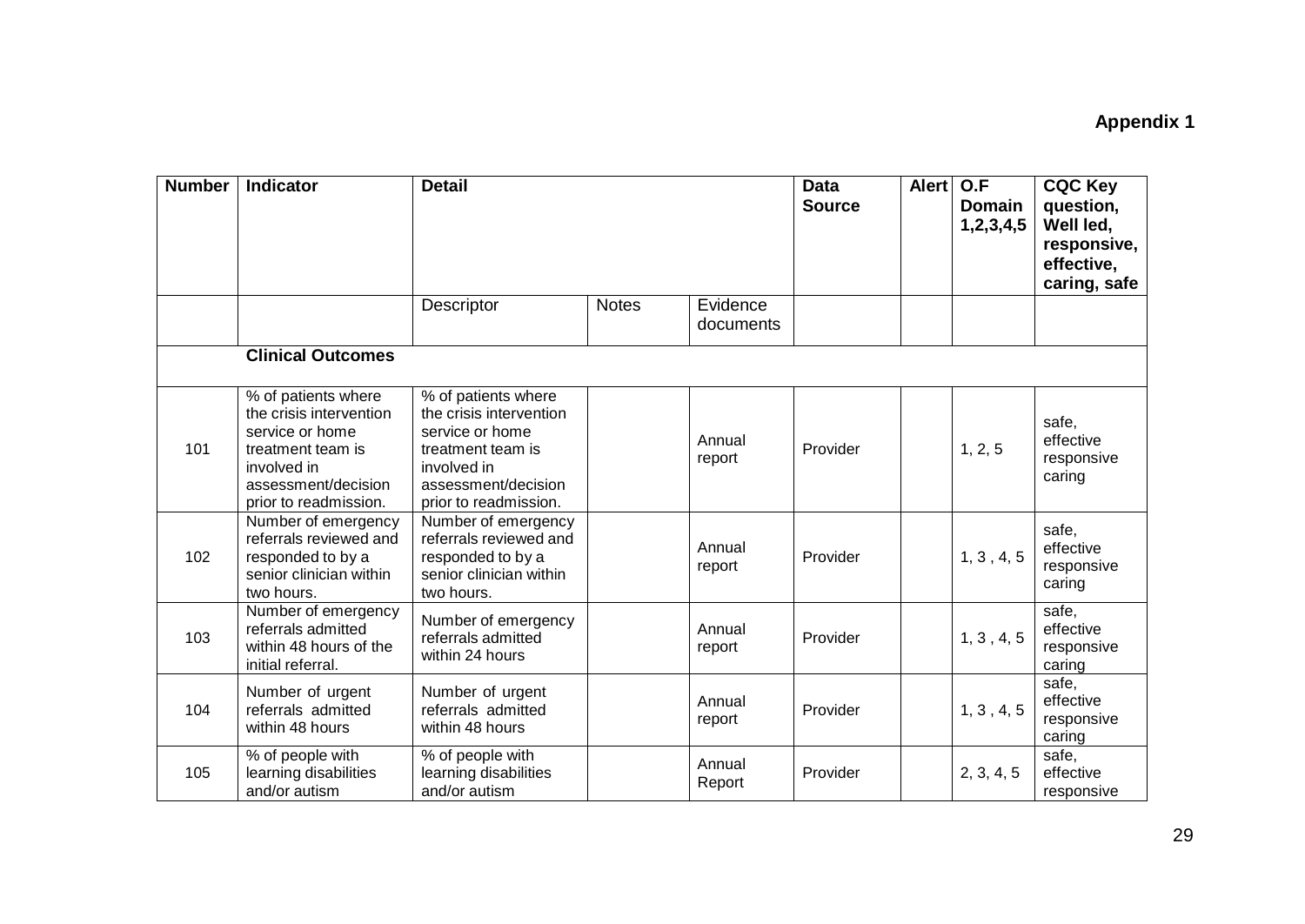|     | receiving a Care,<br><b>Education and</b><br><b>Treatment Review</b><br>(CETR) prior to<br>admission or receiving<br>a Care, Education and<br><b>Treatment review</b><br>within two weeks of<br>admission | receiving a Care,<br><b>Education and</b><br><b>Treatment Review</b><br>(CETR) prior to<br>admission or receiving<br>a Care, Education and<br><b>Treatment review</b><br>within two weeks of<br>admission                                                           |                  |          |                  | caring                                     |
|-----|-----------------------------------------------------------------------------------------------------------------------------------------------------------------------------------------------------------|---------------------------------------------------------------------------------------------------------------------------------------------------------------------------------------------------------------------------------------------------------------------|------------------|----------|------------------|--------------------------------------------|
| 106 | % of patients who<br>have a discharged<br>plan agreed before<br>admission or within 24<br>hours admission                                                                                                 | % of patients who<br>have a discharged<br>plan agreed before<br>admission or within 24<br>hours admission                                                                                                                                                           | Annual<br>Report | Provider | 2, 3, 4, 5       | safe,<br>effective<br>responsive<br>caring |
| 107 | % of patients<br>assessed within 7 days<br>of admission using<br><b>HONOSCA</b><br>(patient/family/carer/cli<br>nician versions) and<br>GBO to determine<br>their health and social<br>functioning        | % of patients<br>assessed within 7 days<br>of admission using<br><b>HONOSCA</b><br>(patient/family/carer/cli<br>nician versions) and<br>GBO to determine<br>their health and social<br>functioning                                                                  | Annual<br>Report | Provider | 2, 3, 4, 5       | safe,<br>effective<br>responsive<br>caring |
| 108 | Average HONOSCA<br>(see 108 above)<br>improvement score for<br>patients discharged<br>during the quarter.                                                                                                 | Average HONOSCA<br>improvement score for<br>patients during the<br>quarter.<br><b>HONSCA</b> should only<br>be undertaken at a<br>maximum of<br>fortnightly, therefore if<br>a discharge takes<br>place within a fortnight<br>there won't be a<br>discharge HONSCA. | Annual<br>report | Provider | 1, 3, 4, 5       | safe,<br>effective<br>responsive<br>caring |
| 109 | % of patients who<br>receive their initial                                                                                                                                                                | % of patients who<br>receive their initial                                                                                                                                                                                                                          | Annual<br>report | Provider | 1, 2, 3, 4,<br>5 | safe,<br>effective                         |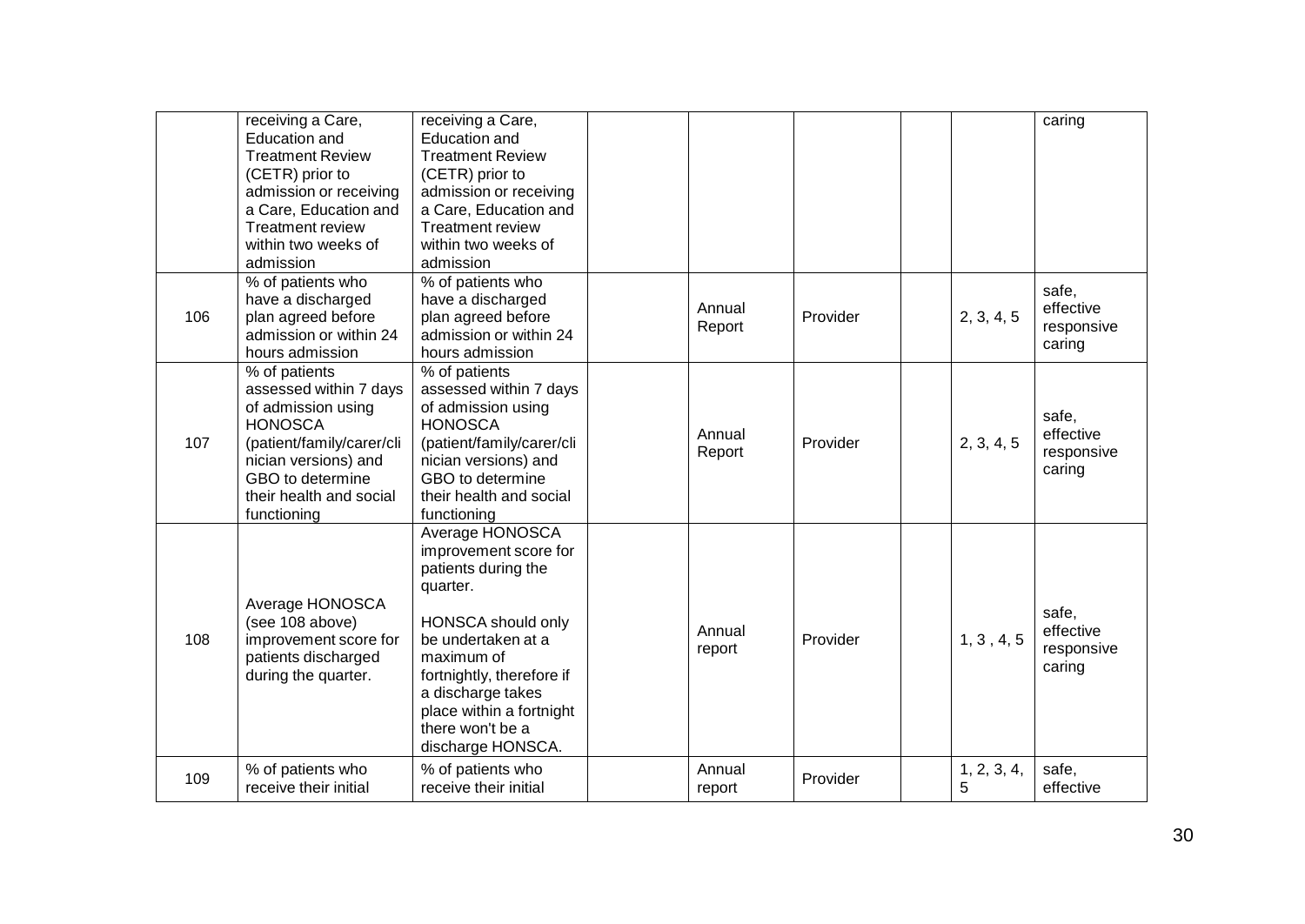|     | care plan within five<br>working days<br>(including CPA)                                                                                | care plan within five<br>working days<br>(including CPA)                                                                                |                  |                    |   |             | responsive<br>caring                |
|-----|-----------------------------------------------------------------------------------------------------------------------------------------|-----------------------------------------------------------------------------------------------------------------------------------------|------------------|--------------------|---|-------------|-------------------------------------|
| 110 | % of patients with<br>Improvement in<br>behavioural and<br>emotional problems -<br>SDQ.                                                 | % of patients with<br>Improvement in<br>behavioural and<br>emotional problems -<br>SDQ.                                                 | Annual<br>report | Provider           | 5 | 1, 2, 3, 4, | effective,<br>caring                |
| 111 | Percentage of eligible<br>staff who have<br>received clinical<br>supervision as per<br>Trust/organisation<br>policy.                    | Percentage of eligible<br>staff who have<br>received clinical<br>supervision as per<br>Trust/organisation<br>policy.                    | Annual<br>report | Provider /<br>SSQD |   | 3, 4, 5     | safe,<br>effective,<br>well-led     |
| 112 | Percentage of staff<br>requiring training, who<br>have received level 3<br>safeguarding children<br>training in specialised<br>services | Percentage of staff<br>requiring training, who<br>have received level 3<br>safeguarding children<br>training in specialised<br>services | Annual<br>report | Provider /<br>SSQD |   | 3, 4, 5     | safe,<br>effective,<br>well-led     |
| 113 | % of pts discharged<br>within 6 weeks of<br>admission                                                                                   | % of pts discharged<br>within 6 weeks of<br>admission                                                                                   | Annual<br>report | Provider           |   | 1, 2, 3, 4  | effective,<br>caring,<br>responsive |
| 114 | % of pts discharged<br>within 8 weeks of<br>admission                                                                                   | % of pts discharged<br>within 8 weeks of<br>admission                                                                                   | Annual<br>report | Provider           |   | 1, 2, 3, 4  | effective,<br>caring,<br>responsive |
| 115 | Mean length of stay for<br>patients discharged<br>during the quarter                                                                    | Mean length of stay for<br>patients discharged<br>during the quarter                                                                    | Annual<br>report | Provider           |   | 1, 2, 3, 5  | safe,<br>effective,<br>caring       |
| 116 | Ratio of substantive<br>staff to agency staff or<br>bank staff during the<br>previous quarter.                                          | Ratio of substantive<br>staff to agency staff or<br>bank staff during the<br>previous quarter.                                          | Annual<br>report | Provider           |   | 1, 2, 3, 5  | safe,<br>effective,<br>caring       |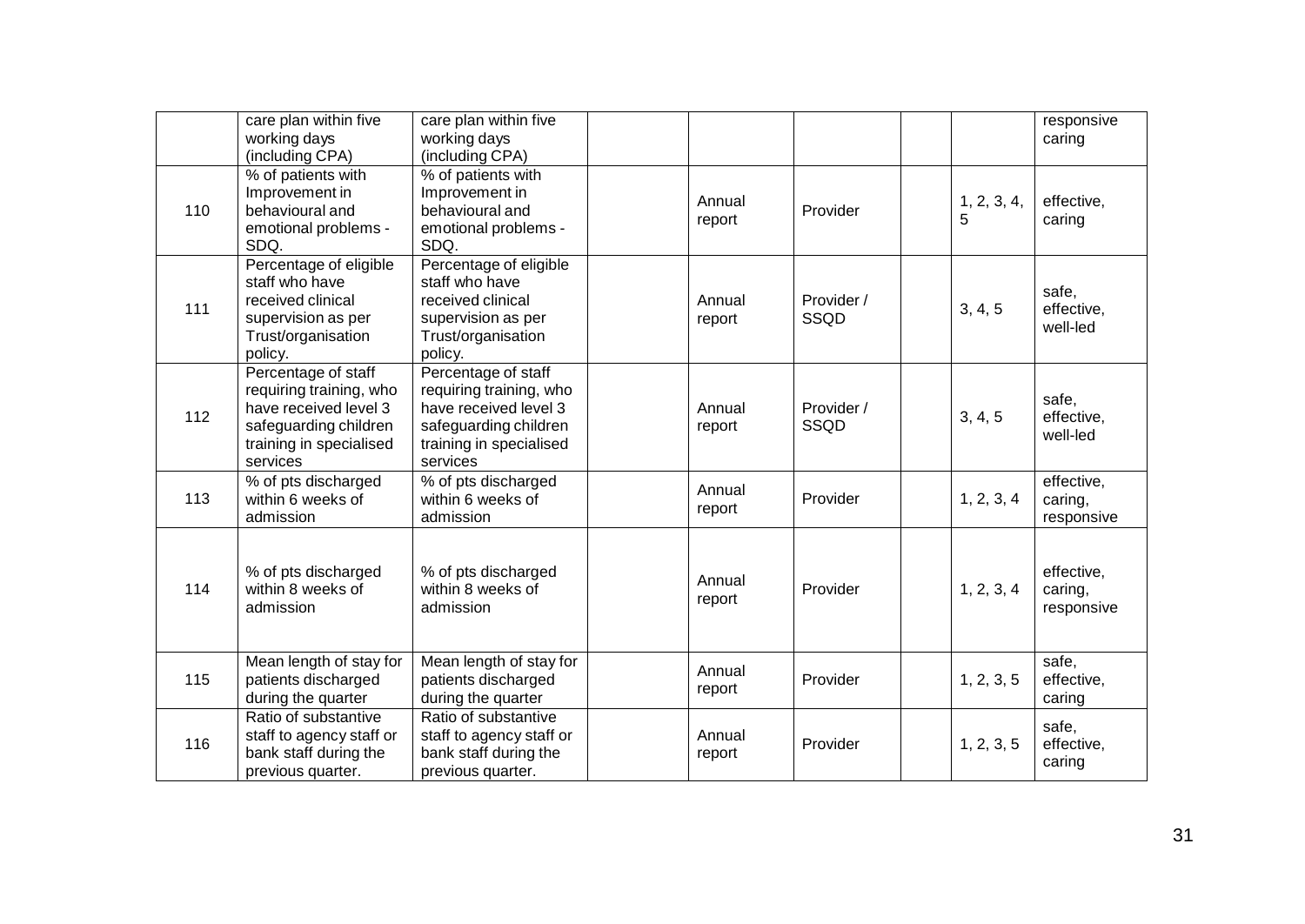| 117 | Care hours per patient<br>day                                      | Care hours per patient<br>per day                                                                                                                                                                                                                         | Annual<br>report      | Provider             | 1, 2, 3, 5 | safe,<br>effective,<br>caring       |
|-----|--------------------------------------------------------------------|-----------------------------------------------------------------------------------------------------------------------------------------------------------------------------------------------------------------------------------------------------------|-----------------------|----------------------|------------|-------------------------------------|
|     | <b>Patient Experience</b>                                          |                                                                                                                                                                                                                                                           |                       |                      |            |                                     |
| 201 | All patients receive an<br>experience of service<br>questionnaire. | All patients receive an<br>experience of service<br>questionnaire.                                                                                                                                                                                        | Annual<br>report      | Self-<br>declaration | 2, 4       | effective,<br>caring,<br>responsive |
| 202 | All carers receive an<br>experience of service<br>questionnaire.   | All carers receive an<br>experience of service<br>questionnaire.                                                                                                                                                                                          | Annual<br>report      | Self-<br>declaration | 2, 4       | effective,<br>caring,<br>responsive |
| 203 | Patient information is<br>provided at the point of<br>assessment.  | Patient information is<br>provided at the point of<br>assessment and<br>includes details<br>relating to:<br>treatment<br>the team<br>patient involvement<br>groups and patient<br>self-help groups<br>out of hours contact<br>details/emergency<br>number | Operational<br>Policy | Self-<br>declaration | 2, 4       | effective<br>caring                 |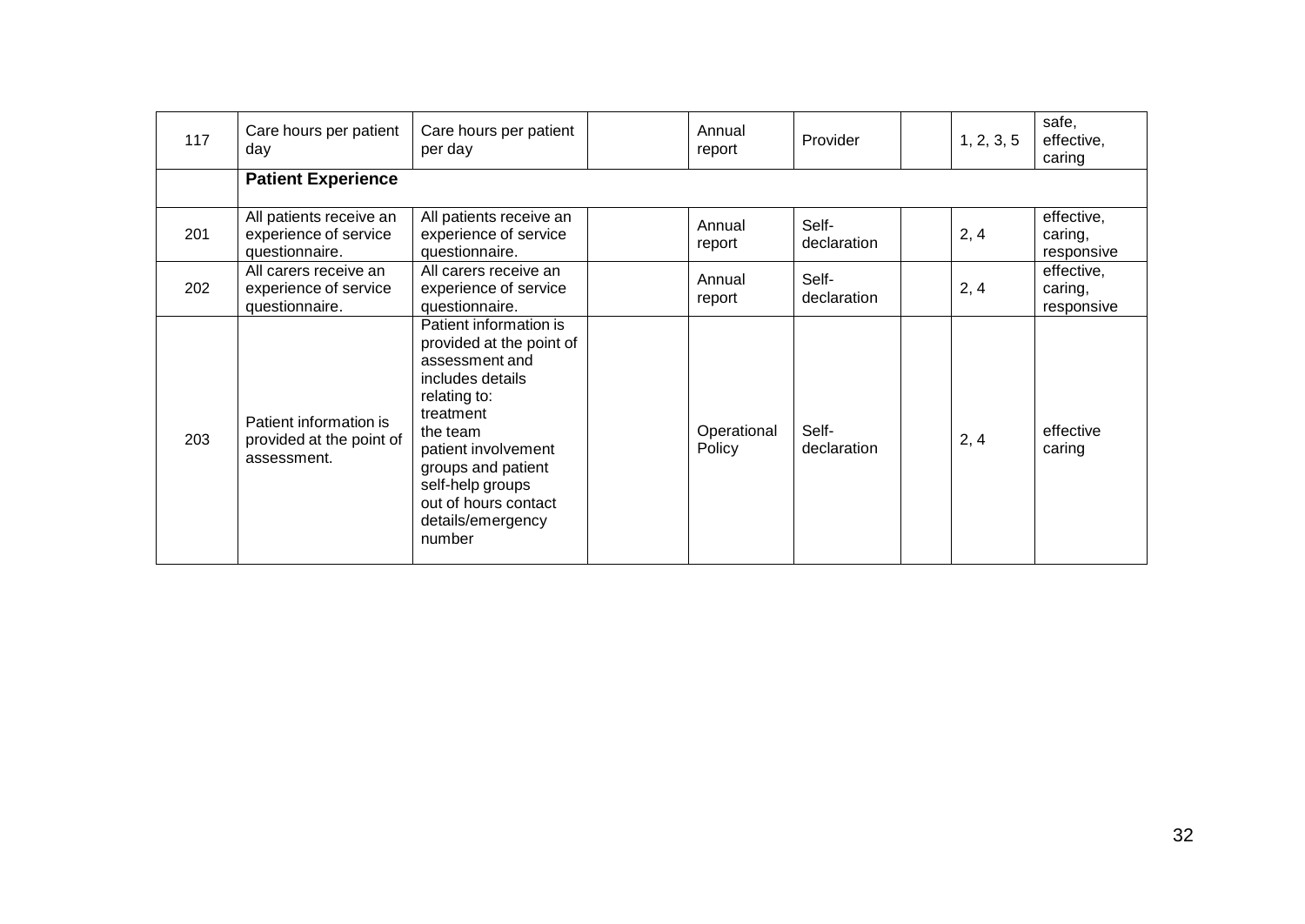|     | <b>Structure and Process</b>                                                        |                                                                                                                                                                                                                                                                                                                                                                                                                                                                                                                         |                       |                      |              |         |                                              |
|-----|-------------------------------------------------------------------------------------|-------------------------------------------------------------------------------------------------------------------------------------------------------------------------------------------------------------------------------------------------------------------------------------------------------------------------------------------------------------------------------------------------------------------------------------------------------------------------------------------------------------------------|-----------------------|----------------------|--------------|---------|----------------------------------------------|
| 301 | There is an MDT in<br>place with membership<br>as per the service<br>specification. | The Multi-Disciplinary<br>Team (MDT) should<br>consist of the following<br>'core' members:<br>Consultant<br>psychiatrists,<br><b>Trainee Consultant</b><br>Psychiatrist<br>Psychologists,<br>Occupational<br>therapists,<br>Social Workers,<br>Mental Health qualified<br>nurses<br><b>Healthcare Assistant</b><br>Qualified teacher;<br>Services should<br>ensure there is<br>appropriate access as<br>required to other<br>discipline such as<br>speech and language<br>therapy, dietetics (for<br>eating disorders). | Operational<br>Policy | Self-<br>declaration | $\mathsf{N}$ | 3, 4, 5 | safe,<br>effective,<br>caring,<br>responsive |
| 302 | Each patient has a<br>named psychologist<br>and occupational<br>therapist.          | All patients have a<br>named practitioner<br>psychologist who will<br>undertake a needs-<br>based assessment,<br>contribute to a<br>multidisciplinary risk<br>assessment, develop a<br>formulation and use<br>this to identify the<br>appropriate                                                                                                                                                                                                                                                                       | Operational<br>Policy | Self-<br>declaration | N            | 3, 4, 5 | safe,<br>effective,<br>caring,<br>responsive |